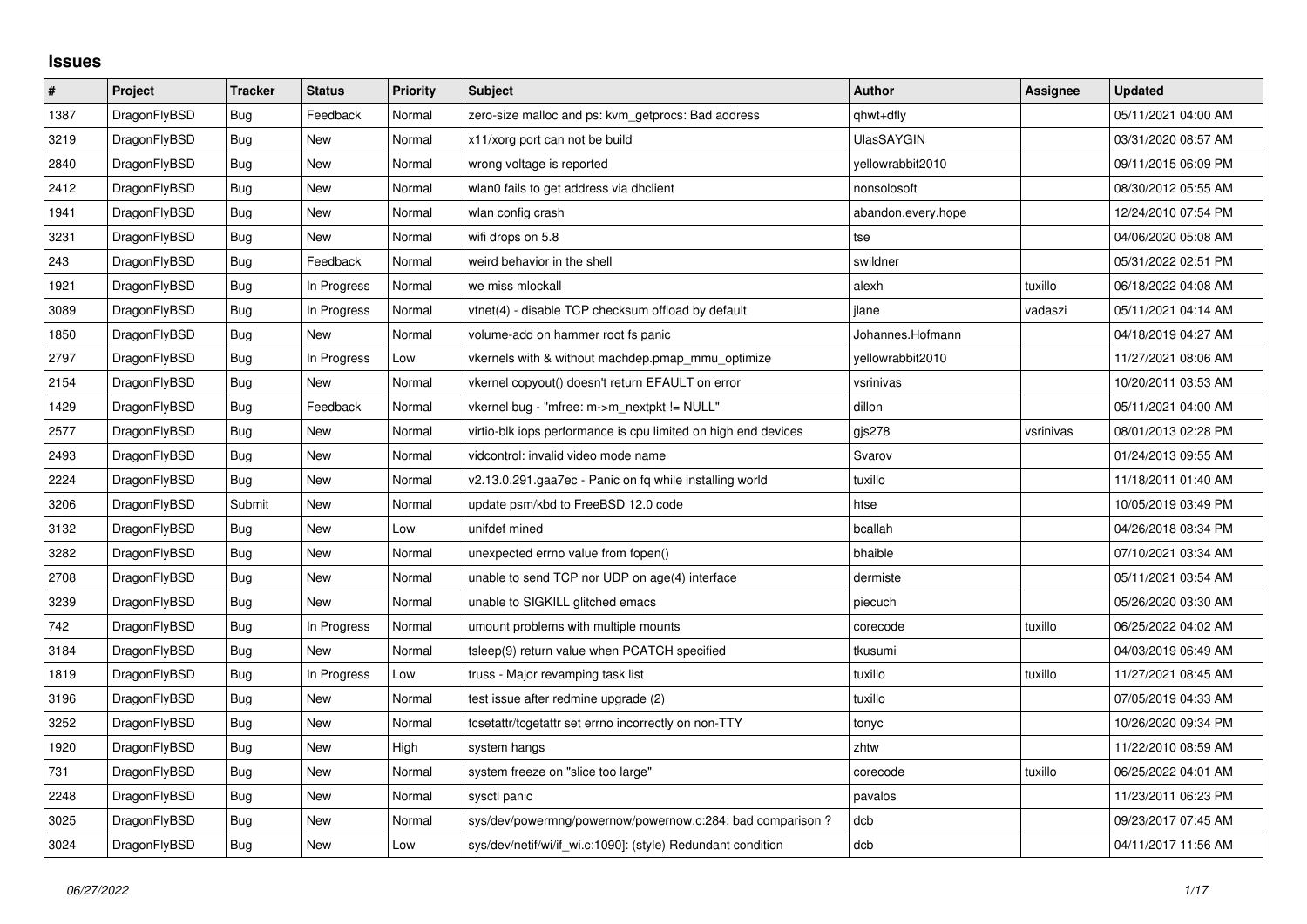| #    | Project      | <b>Tracker</b> | <b>Status</b> | <b>Priority</b> | <b>Subject</b>                                                                                                 | <b>Author</b>    | Assignee | <b>Updated</b>      |
|------|--------------|----------------|---------------|-----------------|----------------------------------------------------------------------------------------------------------------|------------------|----------|---------------------|
| 3076 | DragonFlyBSD | Bug            | <b>New</b>    | Normal          | sys/dev/netif/ig_hal/e1000_ich8lan.c:1594: sanity checking mixup ?                                             | dcb              |          | 10/11/2017 01:58 AM |
| 3022 | DragonFlyBSD | Bug            | <b>New</b>    | Normal          | sys/dev/netif/ath/ath/if ath.c:2142: strange bitmask?                                                          | dcb              |          | 04/11/2017 11:49 AM |
| 3021 | DragonFlyBSD | <b>Bug</b>     | In Progress   | Normal          | sys/dev/drm/i915/i915_gem_stolen.c:115]: (error) Signed integer<br>overflow for expression '65535<<20'         | dcb              |          | 04/11/2017 12:46 PM |
| 3018 | DragonFlyBSD | Bug            | <b>New</b>    | Normal          | sys/bus/u4b/wlan/if_run.c:5464]: (style) Redundant condition                                                   | dcb              |          | 04/11/2017 11:26 AM |
| 2957 | DragonFlyBSD | Bug            | Feedback      | Normal          | swapoff-a followed by swapon-a doesn't give your swap back                                                     | neilb            |          | 10/09/2016 04:17 AM |
| 2892 | DragonFlyBSD | <b>Bug</b>     | <b>New</b>    | Normal          | swap pager:indefinite wait bufferf error                                                                       | <b>Ihmwzy</b>    |          | 02/21/2016 10:32 PM |
| 3209 | DragonFlyBSD | <b>Bug</b>     | New           | Normal          | svc has some minor bugs                                                                                        | arcade@b1t.name  |          | 10/24/2019 09:08 AM |
| 1368 | DragonFlyBSD | <b>Bug</b>     | In Progress   | Normal          | suspend signal race?                                                                                           | qhwt+dfly        |          | 05/11/2021 03:51 AM |
| 2297 | DragonFlyBSD | Bug            | <b>New</b>    | Normal          | strange NFS (client) error messages / problems                                                                 | Anonymous        |          | 02/19/2012 02:59 PM |
| 2557 | DragonFlyBSD | <b>Bug</b>     | <b>New</b>    | Normal          | stock 3.4.1 kernel halts during booting if dm and dm_target_crypt<br>are loaded and RAID controller is present | phma             |          | 05/12/2013 10:38 PM |
| 2055 | DragonFlyBSD | Bug            | <b>New</b>    | Normal          | $\operatorname{csh}$ + IPV6 + bridge => connection freezes                                                     | steve            |          | 04/24/2011 07:13 PM |
| 2067 | DragonFlyBSD | Bug            | <b>New</b>    | Normal          | sound/pcm: "play interrupt timeout, channel dead"                                                              | matthiasr        |          | 05/11/2021 03:55 AM |
| 2746 | DragonFlyBSD | <b>Bug</b>     | <b>New</b>    | Normal          | some fraction of xterms started from the xmonad window manager<br>get killed with SIGALRM                      | isenmann         | profmakx | 12/28/2014 02:51 AM |
| 2136 | DragonFlyBSD | Bug            | <b>New</b>    | Normal          | socketpair() doesn't free file descriptors on copyout failure                                                  | vsrinivas        |          | 04/05/2013 09:13 AM |
| 2252 | DragonFlyBSD | Bug            | <b>New</b>    | Low             | snd_hda not useable if loaded via /boot/loader.conf                                                            | xbit             | swildner | 12/14/2011 12:23 AM |
| 2090 | DragonFlyBSD | Bug            | Feedback      | Normal          | snd hda does not support headphone automute                                                                    | justin           |          | 03/29/2012 08:03 PM |
| 1700 | DragonFlyBSD | Submit         | In Progress   | Normal          | skip boot2 menu on <enter></enter>                                                                             | Johannes.Hofmann | tuxillo  | 05/15/2022 08:35 AM |
| 2167 | DragonFlyBSD | <b>Bug</b>     | New           | Normal          | shutdown/reboot fails after uptime msg                                                                         | marino           |          | 11/28/2011 03:01 AM |
| 2877 | DragonFlyBSD | <b>Bug</b>     | <b>New</b>    | Low             | sed fails when working with UTF-8 locale and non-UTF symbols                                                   | arcade@b1t.name  |          | 12/30/2015 11:20 AM |
| 2199 | DragonFlyBSD | Bug            | <b>New</b>    | Normal          | screen segfaults if utmpx isn't present                                                                        | pavalos          |          | 11/15/2011 10:52 PM |
| 901  | DragonFlyBSD | <b>Bug</b>     | Feedback      | Normal          | route show needs to get data from all cpus                                                                     | corecode         | tuxillo  | 05/11/2021 03:50 AM |
| 1563 | DragonFlyBSD | <b>Bug</b>     | Feedback      | Normal          | reset(1) doesn't reset terminal to the defaults                                                                | hasso            |          | 03/10/2013 04:17 AM |
| 3217 | DragonFlyBSD | <b>Bug</b>     | <b>New</b>    | Normal          | rescue tools: make install fails if rescue folder doesn't exist                                                | t_dfbsd          |          | 11/27/2019 08:16 PM |
| 3170 | DragonFlyBSD | <b>Bug</b>     | <b>New</b>    | Normal          | repeatable nfsd crash                                                                                          | tse              |          | 06/11/2020 05:52 AM |
| 2331 | DragonFlyBSD | <b>Bug</b>     | <b>New</b>    | Normal          | reading mouse mode from unopen file descriptor hangs mouse<br>driver                                           | phma             |          | 03/14/2012 09:43 AM |
| 2292 | DragonFlyBSD | Bug            | New           | Normal          | re interface with jumbo frames (mtu larger than 1500) hangs after<br>some traffic                              | Anonymous        |          | 01/31/2012 12:11 AM |
| 2045 | DragonFlyBSD | <b>Bug</b>     | New           | Normal          | ral(4): Fatal trap 12: page fault while in kernel mode (two panics)                                            | herrgard         |          | 11/03/2011 05:34 PM |
| 3238 | DragonFlyBSD | <b>Bug</b>     | New           | Normal          | race conditions when printing from vkernel console                                                             | piecuch          |          | 05/19/2020 02:50 PM |
| 1440 | DragonFlyBSD | <b>Bug</b>     | New           | Normal          | ptrace/gdb doesn't work after process blocks SIGTRAP                                                           | corecode         | tuxillo  | 05/11/2021 03:52 AM |
| 847  | DragonFlyBSD | <b>Bug</b>     | Feedback      | Normal          | processes getting stuck on mount point                                                                         | corecode         | tuxillo  | 05/11/2021 03:50 AM |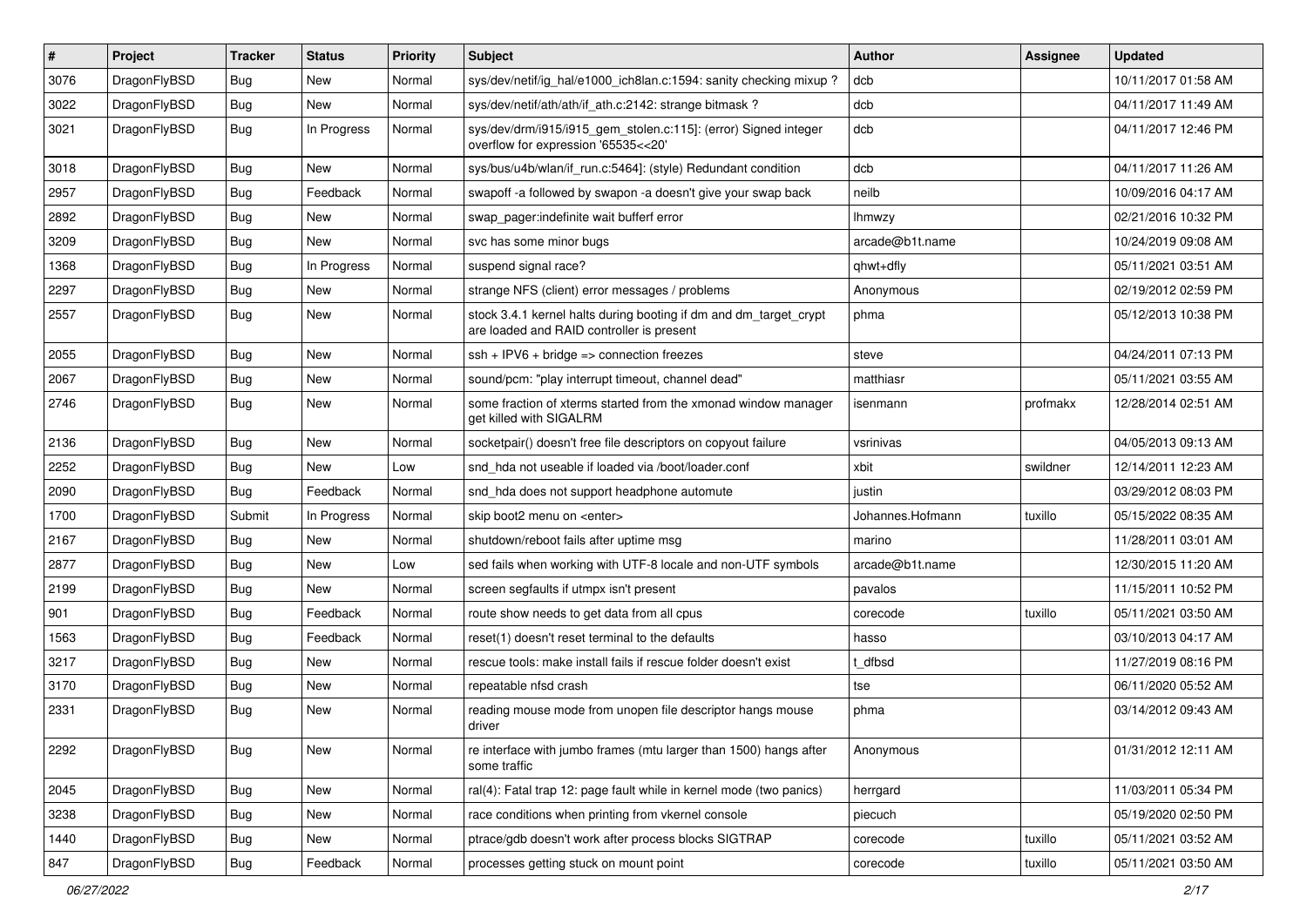| $\vert$ # | Project      | <b>Tracker</b> | <b>Status</b> | <b>Priority</b> | <b>Subject</b>                                                                                                                                                                                    | <b>Author</b> | Assignee  | <b>Updated</b>      |
|-----------|--------------|----------------|---------------|-----------------|---------------------------------------------------------------------------------------------------------------------------------------------------------------------------------------------------|---------------|-----------|---------------------|
| 2075      | DragonFlyBSD | <b>Bug</b>     | <b>New</b>    | Normal          | pflogd on x86 64                                                                                                                                                                                  | fanch         |           | 05/16/2011 04:04 PM |
| 3228      | DragonFlyBSD | Bug            | <b>New</b>    | Low             | pfi kif unref: state refcount $\leq 0$ in dmesg                                                                                                                                                   | justin        |           | 03/05/2021 06:39 AM |
| 2586      | DragonFlyBSD | <b>Bug</b>     | <b>New</b>    | Normal          | pf: "modulate" state seems problematic                                                                                                                                                            | srussell      |           | 09/25/2013 07:36 PM |
| 1969      | DragonFlyBSD | Bug            | New           | Normal          | pf-related network problem                                                                                                                                                                        | pavalos       | lentferj  | 02/01/2011 06:57 PM |
| 1489      | DragonFlyBSD | <b>Bug</b>     | Feedback      | Normal          | panic: ufs dirbad: bad dir                                                                                                                                                                        | rumcic        |           | 03/10/2013 04:34 AM |
| 1634      | DragonFlyBSD | <b>Bug</b>     | <b>New</b>    | Normal          | panic: spin lock: 0xe4ad1320, indefinitive wait!                                                                                                                                                  | elekktretterr |           | 01/19/2015 03:21 AM |
| 2080      | DragonFlyBSD | Bug            | New           | Normal          | panic: lockmgr thrd sleep: called from interrupt, ipi, or hard code<br>section                                                                                                                    | rumcic        |           | 05/30/2011 05:06 PM |
| 3245      | DragonFlyBSD | Bug            | <b>New</b>    | Normal          | panic: free: guard1x fail, i915 load from loader.conf                                                                                                                                             | polachok      |           | 08/21/2020 10:36 AM |
| 1249      | DragonFlyBSD | <b>Bug</b>     | Feedback      | Normal          | panic: ffs vfree: freeing free inode                                                                                                                                                              | rumcic        |           | 03/10/2013 05:13 AM |
| 2370      | DragonFlyBSD | Bug            | <b>New</b>    | Normal          | panic: ffs valloc: dup alloc                                                                                                                                                                      | marino        | vsrinivas | 02/01/2013 09:28 AM |
| 2048      | DragonFlyBSD | <b>Bug</b>     | <b>New</b>    | Normal          | panic: ffs sync: rofs mod                                                                                                                                                                         | pavalos       |           | 04/12/2011 05:45 AM |
| 1944      | DragonFlyBSD | Bug            | New           | Normal          | panic: backing object 0xdea7b258 was somehow re-referenced<br>during collapse!                                                                                                                    | sepherosa     |           | 12/27/2010 02:06 AM |
| 1577      | DragonFlyBSD | Bug            | Feedback      | Normal          | panic: assertion: leaf->base.obj_id == ip->obj_id in<br>hammer ip delete range                                                                                                                    | qhwt+dfly     |           | 05/11/2021 04:01 AM |
| 1481      | DragonFlyBSD | <b>Bug</b>     | Feedback      | Normal          | panic: assertion: kva p(buf) in soopt from kbuf (after ipfw pipe<br>show, 2.2.1-R)                                                                                                                | combiner      |           | 05/11/2021 04:01 AM |
| 1913      | DragonFlyBSD | Bug            | New           | Normal          | panic: assertion: ip->flush state != HAMMER FST FLUSH in<br>hammer flush inode core                                                                                                               | swildner      |           | 11/20/2010 05:27 PM |
| 1218      | DragonFlyBSD | <b>Bug</b>     | In Progress   | Normal          | panic: assertion: $error == 0$ in hammer start transaction                                                                                                                                        | rumcic        |           | 05/11/2021 04:00 AM |
| 1583      | DragonFlyBSD | Bug            | In Progress   | Normal          | panic: assertion: cursor->trans->sync lock refs $> 0$ in<br>hammer recover cursor                                                                                                                 | corecode      | tuxillo   | 05/11/2021 03:53 AM |
| 1593      | DragonFlyBSD | Bug            | Feedback      | Normal          | panic: assertion: $ccb == ap \rightarrow ap$ err $ccb$ in ahci put err $ccb$                                                                                                                      | ftigeot       | ftigeot   | 05/15/2022 05:09 AM |
| 1448      | DragonFlyBSD | <b>Bug</b>     | Feedback      | Normal          | panic: assertion: _tp->tt_msg->tt_cpuid == mycpuid in<br>tcp callout active tcp output tcp usr send netmsg pru send<br>netmsg_service tcpmsg_service_loop                                         | dillon        |           | 05/11/2021 04:00 AM |
| 1769      | DragonFlyBSD | <b>Bug</b>     | New           | Normal          | panic: assertion: tp->tt_msg->tt_cpuid == mycpuid in<br>tcp_callout_active                                                                                                                        | pavalos       | sjg       | 05/15/2022 11:07 AM |
| 2085      | DragonFlyBSD | Bug            | <b>New</b>    | Normal          | panic: assertion: $(m\rightarrow$ flags & PG MAPPED) == 0 in<br>vm_page_free_toq                                                                                                                  | vsrinivas     |           | 06/10/2011 07:48 AM |
| 1917      | DragonFlyBSD | Bug            | New           | Normal          | panic: assertion: (RB EMPTY(&ip->rec tree) && (ip->flags &<br>HAMMER INODE XDIRTY) == 0)    (!RB EMPTY(&ip->rec tree)<br>&& (ip->flags & HAMMER_INODE_XDIRTY) != 0) in<br>hammer flush inode done | qhwt.dfly     |           | 11/24/2010 03:23 AM |
| 2254      | DragonFlyBSD | <b>Bug</b>     | <b>New</b>    | Normal          | panic: assertion "ref < &td->td_toks_end" failed in lwkt_gettoken at<br>/usr/src/sys/kern/lwkt token.c:588                                                                                        | eocallaghan   |           | 12/05/2011 10:21 PM |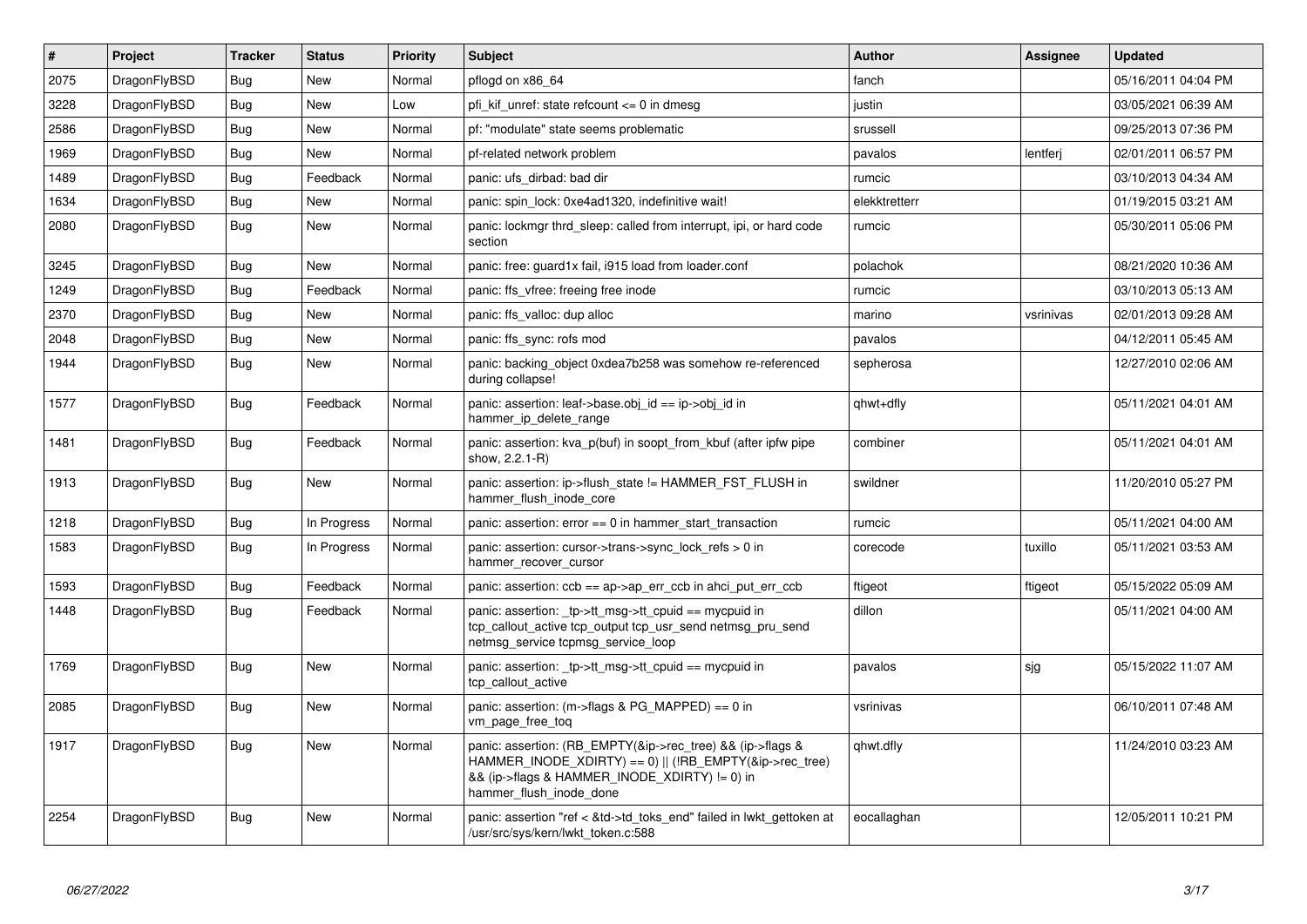| $\pmb{\#}$ | Project      | <b>Tracker</b> | <b>Status</b> | <b>Priority</b> | <b>Subject</b>                                                                                                               | Author                 | Assignee  | <b>Updated</b>      |
|------------|--------------|----------------|---------------|-----------------|------------------------------------------------------------------------------------------------------------------------------|------------------------|-----------|---------------------|
| 2245       | DragonFlyBSD | Bug            | New           | Normal          | panic: assertion "ref < &td->td_toks_end" failed in lwkt_gettoken at<br>/usr/src/sys/kern/lwkt_token.c:588                   | juanfra684             |           | 11/22/2011 07:41 PM |
| 2296       | DragonFlyBSD | <b>Bug</b>     | In Progress   | High            | panic: assertion "m->wire count > 0" failed                                                                                  | thomas.nikolajsen      |           | 08/30/2012 06:09 AM |
| 2436       | DragonFlyBSD | Bug            | New           | Normal          | panic: assertion "lp->lwp_qcpu == dd->cpuid" failed in<br>dfly_acquire_curproc                                               | thomas.nikolajsen      |           | 01/23/2013 11:07 AM |
| 2353       | DragonFlyBSD | <b>Bug</b>     | In Progress   | Normal          | panic: assertion "gd->gd_spinlocks_wr == 0" failed in<br>bsd4_schedulerclock                                                 | jaydg                  | alexh     | 11/28/2012 01:57 AM |
| 2453       | DragonFlyBSD | <b>Bug</b>     | <b>New</b>    | Normal          | panic: assertion "gd->gd_spinlocks == 0" failed                                                                              | Johannes.Hofmann       |           | 11/12/2012 12:54 PM |
| 3035       | DragonFlyBSD | Bug            | New           | Normal          | panic: assertion "cpu $>= 0$ && cpu < ncpus" failed in netisr cpuport<br>at /usr/src/sys/net/netisr2.h:87                    | masu                   |           | 05/11/2017 01:24 AM |
| 2520       | DragonFlyBSD | Bug            | New           | Normal          | panic: assertion "IS_SERIALIZED((ifp->if_serializer))" failed in<br>if_default_serialize_assert at /usr/src/sys/net/if.c:437 | ano                    |           | 03/09/2013 12:14 AM |
| 1818       | DragonFlyBSD | Bug            | New           | Normal          | panic: Bad tailg NEXT (kqueue issue ?)                                                                                       | ftigeot                |           | 05/15/2022 11:40 AM |
| 2369       | DragonFlyBSD | Bug            | New           | Normal          | panic: Bad link elm 0xffffffe07edf6068 next->prev != elm                                                                     | jaydg                  |           | 08/15/2012 03:04 AM |
| 2645       | DragonFlyBSD | Bug            | New           | Normal          | panic with dsched fq and ioprio                                                                                              | jyoung15               |           | 02/20/2014 07:29 AM |
| 1861       | DragonFlyBSD | <b>Bug</b>     | <b>New</b>    | Normal          | panic via kprintf (lockmgr called in a hard section)                                                                         | vsrinivas              |           | 10/11/2010 12:56 AM |
| 2164       | DragonFlyBSD | Bug            | New           | Normal          | panic on reboot from usb.                                                                                                    | eocallaghan            |           | 10/27/2011 09:29 AM |
| 1661       | DragonFlyBSD | Bug            | In Progress   | Normal          | panic on password entry mount smb filesystem                                                                                 | vsrinivas              |           | 11/27/2021 08:29 AM |
| 3036       | DragonFlyBSD | Bug            | New           | Normal          | panic in icmp redirect start() ASSERT IN NETISR(0)                                                                           | tautolog               |           | 05/11/2017 07:27 PM |
| 1826       | DragonFlyBSD | Bug            | New           | Normal          | panic during boot: assertion so->so_port  in tcp_input                                                                       | ftigeot                |           | 05/15/2022 11:05 AM |
| 3049       | DragonFlyBSD | Bug            | <b>New</b>    | Normal          | panic DragonFly v4.8.1-RELEASE by mounting a malformed<br>msdosfs image [12.128]                                             | open.source@ribose.com |           | 08/14/2017 02:53 AM |
| 3052       | DragonFlyBSD | Bug            | New           | Normal          | panic DragonFly v4.8.1-RELEASE by mounting a malformed NTFS<br>image [64.000]                                                | open.source@ribose.com |           | 08/14/2017 03:22 AM |
| 3051       | DragonFlyBSD | Bug            | <b>New</b>    | Normal          | panic DragonFly v4.8.1-RELEASE by mounting a malformed NTFS<br>image [12.000]                                                | open.source@ribose.com |           | 08/14/2017 03:20 AM |
| 1282       | DragonFlyBSD | <b>Bug</b>     | Feedback      | Normal          | panic (trap 12) when booting SMP kernel on Atom 330 (dual core)                                                              | tomaz.borstnar         |           | 05/11/2021 04:00 AM |
| 1672       | DragonFlyBSD | Bug            | Feedback      | Normal          | panic (trap 12) around btree_search() in 2.4.1-RELEASE                                                                       | floid                  |           | 01/19/2015 03:36 AM |
| 2099       | DragonFlyBSD | Bug            | New           | Normal          | page fault panic in vm system                                                                                                | pavalos                |           | 07/10/2011 08:51 AM |
| 2013       | DragonFlyBSD | Bug            | In Progress   | Normal          | oversized DMA request loop                                                                                                   | josepht                |           | 05/11/2021 04:06 AM |
| 1101       | DragonFlyBSD | <b>Bug</b>     | Feedback      | Normal          | ohci related panic                                                                                                           | polachok               |           | 05/11/2021 04:00 AM |
| 2890       | DragonFlyBSD | <b>Bug</b>     | New           | Normal          | not able to boot usb installer on Toshiba Chromebook 2                                                                       | johnnywhishbone        |           | 02/22/2016 03:42 AM |
| 2113       | DragonFlyBSD | Bug            | New           | Normal          | nmalloc threaded program fork leak                                                                                           | vsrinivas              | vsrinivas | 08/11/2011 07:25 PM |
| 2490       | DragonFlyBSD | Bug            | New           | Normal          | nmalloc should color addresses to avoid cache bank conflictsw                                                                | vsrinivas              |           | 06/10/2014 05:51 AM |
| 2489       | DragonFlyBSD | Bug            | New           | Normal          | nmalloc doesn't cache VA for allocations > 8KB                                                                               | vsrinivas              |           | 06/10/2014 05:51 AM |
| 3225       | DragonFlyBSD | <b>Bug</b>     | New           | Normal          | nfsd freeze when using gemu                                                                                                  | tse                    |           | 03/17/2020 11:52 AM |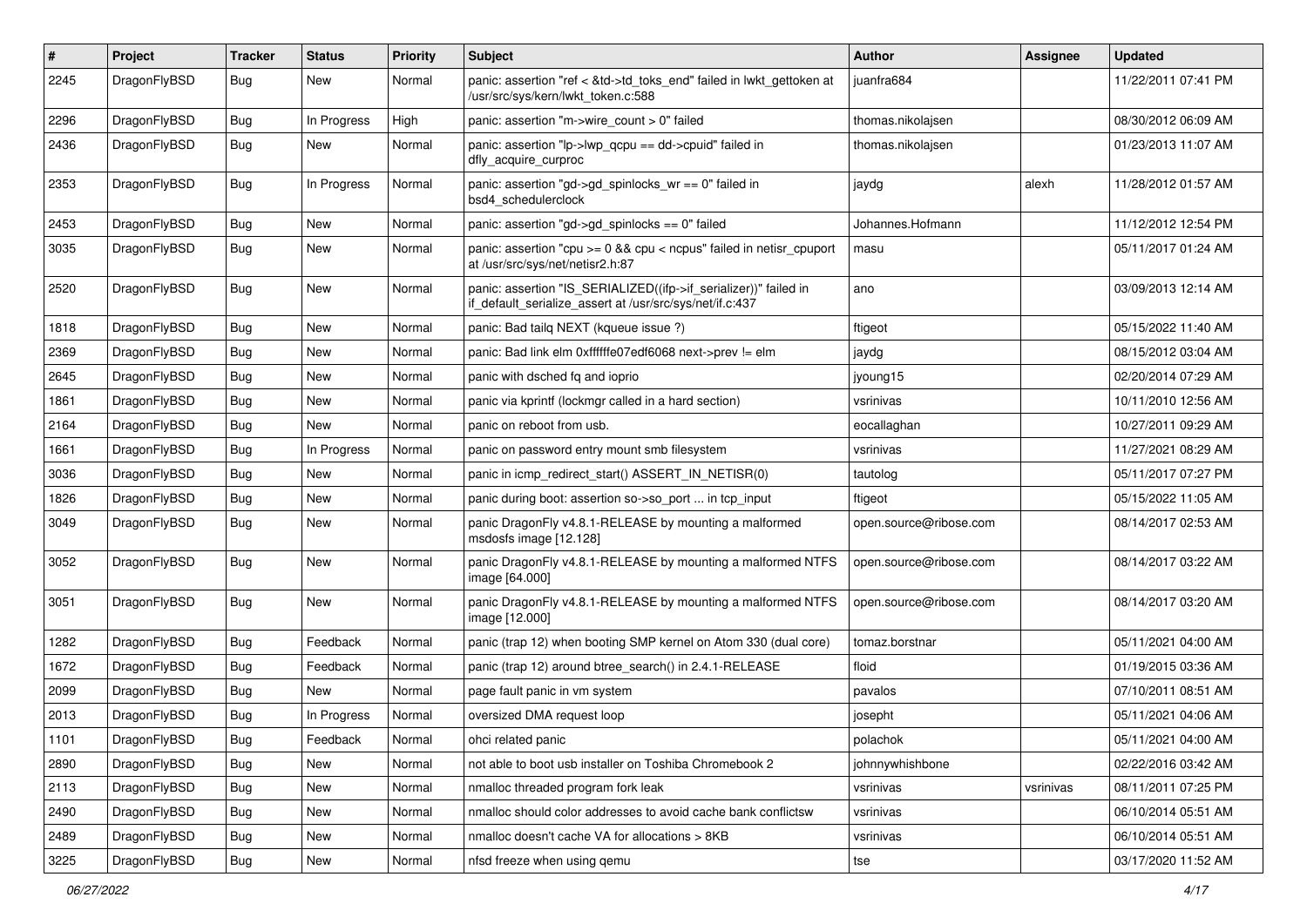| $\sharp$ | Project      | <b>Tracker</b> | <b>Status</b> | <b>Priority</b> | Subject                                                                                                  | Author            | Assignee | <b>Updated</b>      |
|----------|--------------|----------------|---------------|-----------------|----------------------------------------------------------------------------------------------------------|-------------------|----------|---------------------|
| 2403     | DragonFlyBSD | <b>Bug</b>     | New           | Low             | newfs - E doesn't handle /dev/serno device names properly                                                | ftigeot           |          | 08/17/2012 05:07 AM |
| 2104     | DragonFlyBSD | Bug            | <b>New</b>    | Normal          | network configuration seg. fault on install CD                                                           | navratil          |          | 07/26/2011 07:55 AM |
| 2549     | DragonFlyBSD | Bug            | In Progress   | Normal          | netgraph7: Kernel page fault.                                                                            | russiane39        | nant     | 05/10/2013 11:20 PM |
| 1185     | DragonFlyBSD | Bug            | <b>New</b>    | High            | need a tool to merge changes into /etc                                                                   | wa1ter            |          | 02/18/2014 06:02 AM |
| 2324     | DragonFlyBSD | <b>Bug</b>     | New           | Normal          | natacotrol support > 2TB not working even after the ftigeot patch                                        | zenny             |          | 03/03/2012 01:00 AM |
| 2687     | DragonFlyBSD | <b>Bug</b>     | <b>New</b>    | Normal          | natacontrol software RAID in installer                                                                   | csmelosky         |          | 06/22/2014 12:03 PM |
| 1030     | DragonFlyBSD | <b>Bug</b>     | In Progress   | Normal          | msdosfs umount panic                                                                                     | corecode          | tuxillo  | 05/11/2021 03:51 AM |
| 1874     | DragonFlyBSD | <b>Bug</b>     | <b>New</b>    | Normal          | mpd listening on all IPs, accepting only on one                                                          | rumcic            |          | 05/08/2011 01:01 PM |
| 2620     | DragonFlyBSD | Bug            | New           | Normal          | moused problem                                                                                           | FilippoMo         |          | 12/20/2013 10:32 AM |
| 2618     | DragonFlyBSD | Bug            | <b>New</b>    | Normal          | mouse problem on RELEASE-3_6_0                                                                           | FilippoMo         |          | 12/20/2013 03:26 AM |
| 1935     | DragonFlyBSD | <b>Bug</b>     | New           | Normal          | mouse does not work after switching between x and console                                                | shamaz            |          | 12/13/2010 10:06 AM |
| 1538     | DragonFlyBSD | <b>Bug</b>     | <b>New</b>    | Low             | mountroot should probe file systems                                                                      | corecode          | alexh    | 11/24/2010 06:35 PM |
| 3283     | DragonFlyBSD | Bug            | <b>New</b>    | Normal          | mknodat() cannot create FIFOs                                                                            | bhaible           |          | 07/10/2021 03:34 AM |
| 2265     | DragonFlyBSD | <b>Bug</b>     | New           | Normal          | mbsrtowcs does not properly handle invalid mbstate_t in ps                                               | c.turner1         | swildner | 01/10/2012 07:56 PM |
| 2609     | DragonFlyBSD | Bug            | New           | Normal          | master: panic: assertion<br>"LWKT_TOKEN_HELD_ANY(vm_object_token(object))" failed in<br>swp pager lookup | thomas.nikolajsen |          | 11/28/2013 11:36 AM |
| 1556     | DragonFlyBSD | Bug            | <b>New</b>    | Normal          | many processes stuck in "hmrrcm", system unusable                                                        | corecode          | tuxillo  | 05/11/2021 03:52 AM |
| 2874     | DragonFlyBSD | <b>Bug</b>     | New           | Normal          | make world DESTDIR=/emptydir fails                                                                       | pascii            |          | 12/25/2015 07:04 AM |
| 2008     | DragonFlyBSD | <b>Bug</b>     | <b>New</b>    | Normal          | lwkt_setcpu_remote: td->td_flags 00800621 console flood                                                  | pavalos           |          | 03/06/2011 09:37 PM |
| 1942     | DragonFlyBSD | Bug            | New           | Normal          | locking against myself in getcacheblk()?                                                                 | qhwt.dfly         |          | 05/31/2022 02:15 PM |
| 2936     | DragonFlyBSD | <b>Bug</b>     | New           | Normal          | loader.efi crashes while loading kernel                                                                  | spaceille         |          | 08/20/2016 06:17 AM |
| 2141     | DragonFlyBSD | Bug            | New           | Urgent          | loader and/or documentation broken                                                                       | sjg               |          | 01/20/2012 10:51 AM |
| 2544     | DragonFlyBSD | <b>Bug</b>     | New           | Normal          | live DVD system boot (menu option 1) caused db> prompt on<br>PE1950                                      | estrabd           |          | 05/11/2021 03:54 AM |
| 3142     | DragonFlyBSD | Submit         | New           | Normal          | lib/libdmsg: Unbreak using new API EVP_CIPHER_CTX_new()                                                  | tkusumi           |          | 07/08/2018 04:18 AM |
| 1528     | DragonFlyBSD | <b>Bug</b>     | In Progress   | Normal          | ktrace does not show proper return values for pipe(2)                                                    | corecode          | tuxillo  | 05/11/2021 03:52 AM |
| 1745     | DragonFlyBSD | <b>Bug</b>     | Feedback      | Normal          | kmalloc panic                                                                                            | josepht           |          | 05/11/2021 04:05 AM |
| 911      | DragonFlyBSD | Bug            | Feedback      | Normal          | kldload/kernel linker can exceed malloc reserve and panic system                                         | corecode          | tuxillo  | 05/11/2021 03:51 AM |
| 1559     | DragonFlyBSD | <b>Bug</b>     | <b>New</b>    | Normal          | kernel trap                                                                                              | phma              |          | 11/27/2021 08:43 AM |
| 2736     | DragonFlyBSD | Bug            | New           | High            | kernel panics on acpi_timer_probe function                                                               | cnb               |          | 05/11/2021 03:55 AM |
| 1824     | DragonFlyBSD | Bug            | Feedback      | Normal          | kernel panic, x86, 2.7.3.859.ge5104                                                                      | akirchhoff135014  |          | 03/10/2013 07:49 AM |
| 2042     | DragonFlyBSD | <b>Bug</b>     | New           | Normal          | kernel panic, when run boot0cfg                                                                          | sepherosa         |          | 05/31/2022 03:01 PM |
| 1193     | DragonFlyBSD | <b>Bug</b>     | New           | Normal          | kernel doesn't recognize cdrom drive                                                                     | nonsolosoft       |          | 01/25/2014 09:11 PM |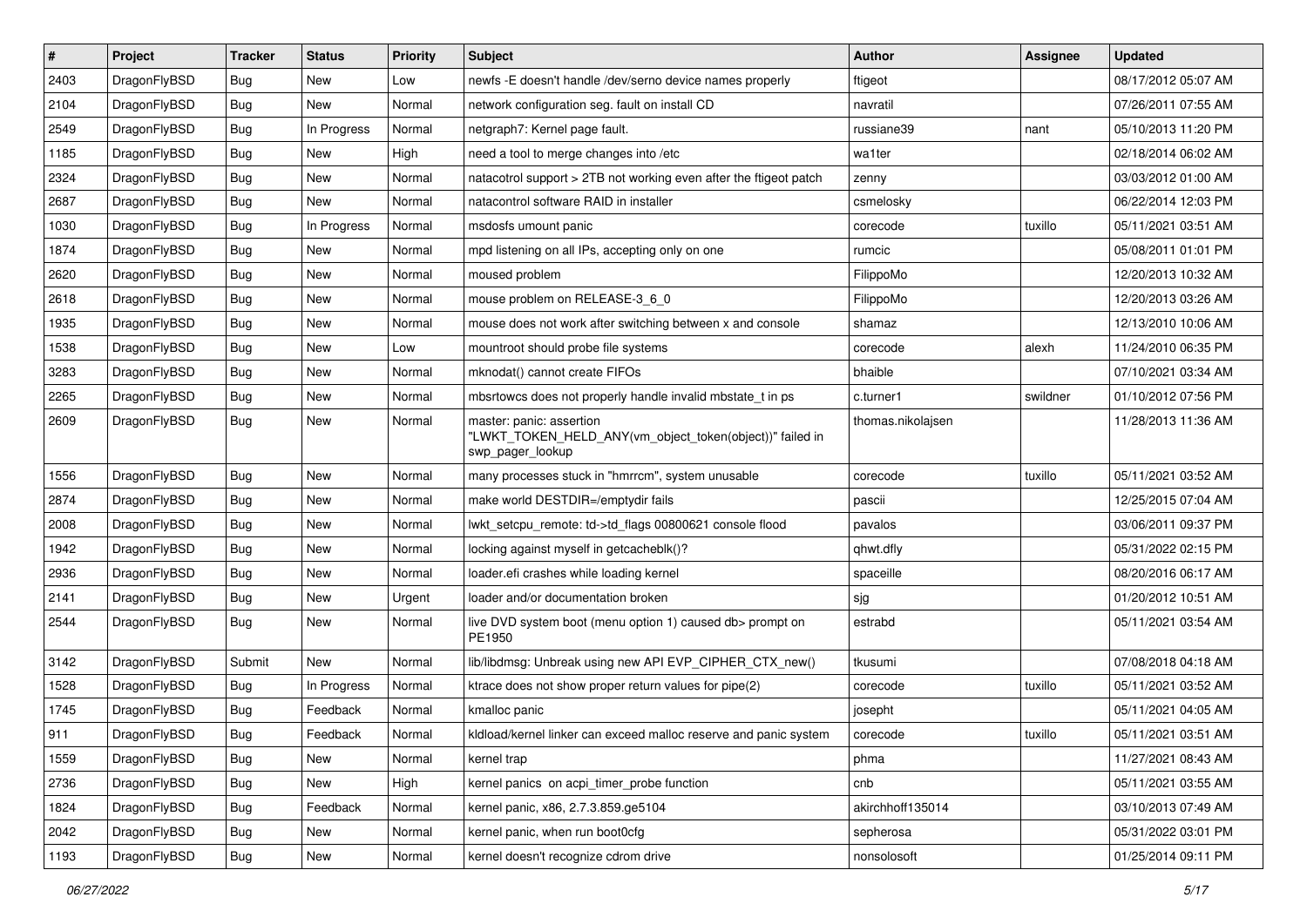| $\sharp$ | Project      | <b>Tracker</b> | <b>Status</b> | <b>Priority</b> | Subject                                                                              | Author            | Assignee | <b>Updated</b>      |
|----------|--------------|----------------|---------------|-----------------|--------------------------------------------------------------------------------------|-------------------|----------|---------------------|
| 1475     | DragonFlyBSD | Bug            | In Progress   | Normal          | kernel blocks with low memory and syscons setting a high res mode<br>/ scrollback    | corecode          | tuxillo  | 05/11/2021 03:52 AM |
| 2970     | DragonFlyBSD | Bug            | <b>New</b>    | Normal          | kernel 4.7: "Is -l" causes panic on UDF filesystem: "bgetvp -<br>overlapping buffer" | peeter            |          | 12/21/2016 02:46 AM |
| 1397     | DragonFlyBSD | Bug            | Feedback      | Normal          | jobs -I output inconsistency when called from script                                 | Anonymous         | tuxillo  | 05/15/2022 05:07 AM |
| 1532     | DragonFlyBSD | <b>Bug</b>     | New           | Low             | jemalloc doesn't work on DragonFly                                                   | hasso             | sjg      | 08/02/2011 01:14 AM |
| 2158     | DragonFlyBSD | <b>Bug</b>     | New           | Normal          | iwn panics with assertion on boot.                                                   | eocallaghan       |          | 10/24/2011 04:13 PM |
| 2735     | DragonFlyBSD | <b>Bug</b>     | New           | Urgent          | iwn panics SYSSASSERT                                                                | cnb               |          | 05/11/2021 03:55 AM |
| 1949     | DragonFlyBSD | <b>Bug</b>     | <b>New</b>    | Normal          | iwn panic                                                                            | pavalos           |          | 01/30/2011 03:21 AM |
| 2626     | DragonFlyBSD | Bug            | New           | Normal          | iwn driver drops with error: "firmware error 'iwn_intr: fatal firmware<br>error""    | rodyaj            |          | 01/09/2014 05:50 AM |
| 1964     | DragonFlyBSD | Bug            | New           | Normal          | iwn (panic assertion : wlan_assert_serialized)                                       | sjmm.ptr          | josepht  | 02/01/2011 12:57 PM |
| 1474     | DragonFlyBSD | Bug            | <b>New</b>    | Normal          | ithread 1 unexpectedly rescheduled                                                   | corecode          | tuxillo  | 05/11/2021 03:52 AM |
| 1867     | DragonFlyBSD | Bug            | New           | Normal          | it(4) motherboard and fan problems                                                   | tuxillo           |          | 07/08/2011 10:48 AM |
| 2972     | DragonFlyBSD | Bug            | New           | Normal          | ipfw3 "deny to me" does not work correctly                                           | mneumann          |          | 12/27/2016 12:11 PM |
| 2788     | DragonFlyBSD | Bug            | <b>New</b>    | Normal          | ioctl GSLICEINFO: Not working for vnode slice                                        | mneumann          |          | 02/12/2015 07:49 AM |
| 285      | DragonFlyBSD | Bug            | Feedback      | Low             | interrupt latency with re without ip address configured                              | thomas.nikolajsen |          | 02/20/2014 10:30 AM |
| 3028     | DragonFlyBSD | Bug            | In Progress   | Normal          | installer: confusion of set/get disk encryption passphrase dialogs                   | liweitianux       | tuxillo  | 06/03/2022 05:13 PM |
| 989      | DragonFlyBSD | Bug            | <b>New</b>    | Normal          | installer/fdisk trouble with wrapped values                                          | Discodestroyer    |          | 02/18/2014 06:27 AM |
| 2182     | DragonFlyBSD | Bug            | <b>New</b>    | Normal          | if msk PHY FIFO underrun/overflow                                                    | nonsolosoft       |          | 09/03/2012 06:39 AM |
| 1946     | DragonFlyBSD | Bug            | New           | Normal          | ieee80211 panic                                                                      | pavalos           | josepht  | 01/27/2011 06:00 PM |
| 2329     | DragonFlyBSD | Bug            | <b>New</b>    | Normal          | ibm x3550 & acpi                                                                     | ano               |          | 06/03/2014 11:37 AM |
| 2598     | DragonFlyBSD | Bug            | <b>New</b>    | Normal          | i386 via USB Booting                                                                 | mbzadegan         |          | 10/21/2013 02:28 AM |
| 1714     | DragonFlyBSD | Bug            | New           | Low             | hwpmc                                                                                | alexh             | swildner | 08/18/2012 02:03 PM |
| 1398     | DragonFlyBSD | Submit         | In Progress   | Normal          | hdestroy(3) restricts hash key to point to malloc'ed space                           | Anonymous         |          | 08/20/2021 04:06 PM |
| 2140     | DragonFlyBSD | Bug            | New           | High            | hammer_io_delallocate panic with 'duplicate entry' message                           | ttw               |          | 10/07/2011 12:22 PM |
| 3316     | DragonFlyBSD | <b>Bug</b>     | New           | Normal          | hammer2_dirent_create() allows creating >1 dirents with the same<br>name             | tkusumi           |          | 06/05/2022 12:35 PM |
| 3312     | DragonFlyBSD | Submit         | <b>New</b>    | Normal          | hammer2: redundant chain modify after chain creation                                 | tkusumi           |          | 05/15/2022 01:35 PM |
| 1307     | DragonFlyBSD | <b>Bug</b>     | In Progress   | Normal          | hammer tid -2 shows unexpected result                                                | corecode          |          | 10/18/2016 05:29 PM |
| 2857     | DragonFlyBSD | <b>Bug</b>     | <b>New</b>    | Normal          | hammer stalls via bitcoin-qt                                                         | tkusumi           |          | 11/30/2015 06:52 AM |
| 2552     | DragonFlyBSD | <b>Bug</b>     | New           | Low             | hammer recovery should indicate progress                                             | phma              |          | 05/03/2013 12:13 AM |
| 1984     | DragonFlyBSD | <b>Bug</b>     | New           | Normal          | hammer mount fails after crash - HAMMER: FIFO record bad head<br>signature           | thomas.nikolajsen |          | 03/08/2011 06:57 PM |
| 2809     | DragonFlyBSD | <b>Bug</b>     | New           | Normal          | hammer mirror-stream                                                                 | masu              |          | 04/10/2015 12:33 AM |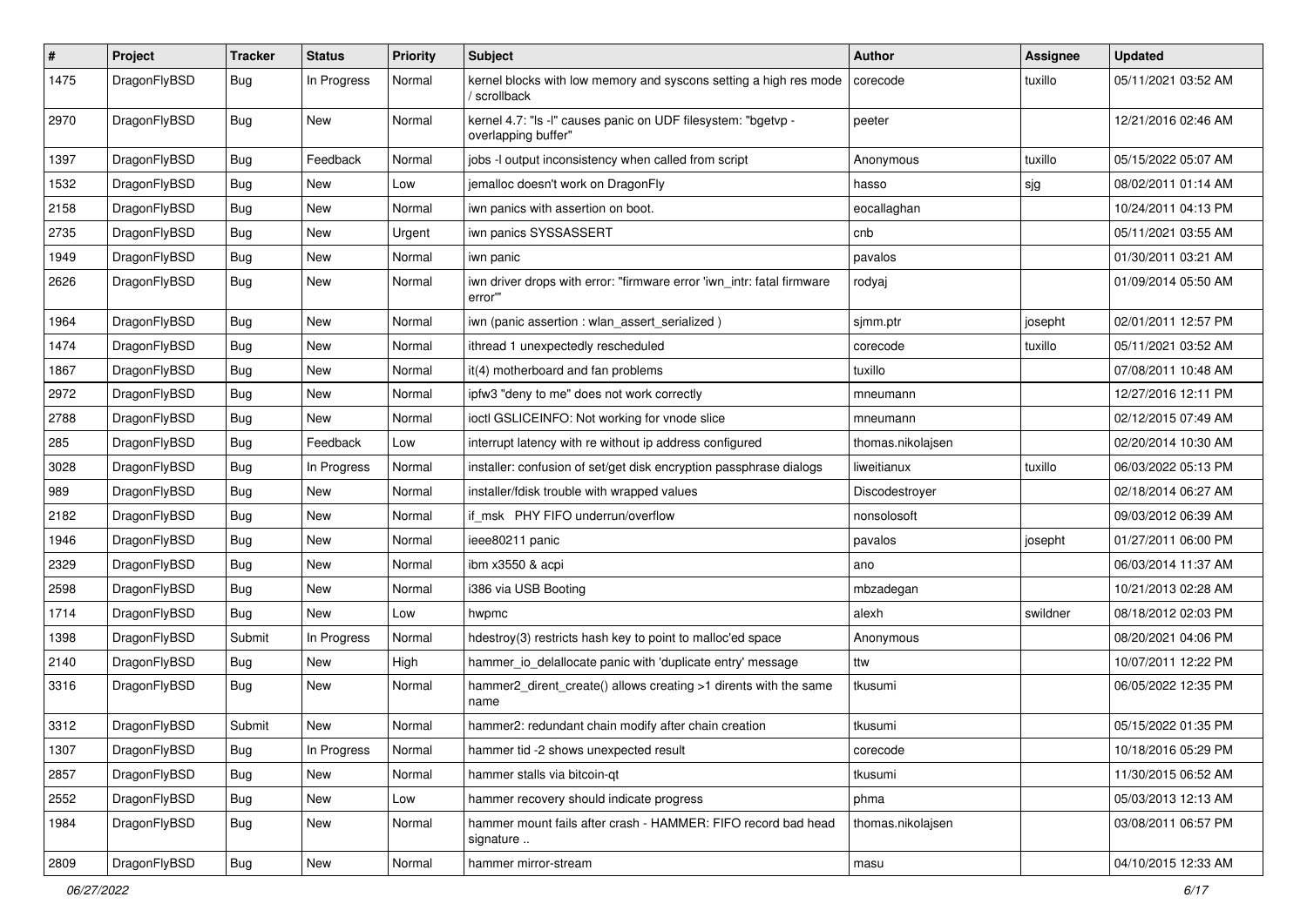| $\sharp$ | Project      | <b>Tracker</b> | <b>Status</b> | <b>Priority</b> | Subject                                                                                        | Author         | Assignee | <b>Updated</b>      |
|----------|--------------|----------------|---------------|-----------------|------------------------------------------------------------------------------------------------|----------------|----------|---------------------|
| 2123     | DragonFlyBSD | <b>Bug</b>     | New           | Normal          | hammer is losing files                                                                         | schmir         |          | 08/30/2011 07:56 PM |
| 2387     | DragonFlyBSD | Bug            | New           | Normal          | hammer ignores -t during dedup                                                                 | phma           |          | 06/17/2012 12:30 PM |
| 2526     | DragonFlyBSD | Bug            | New           | Normal          | hammer cleanup doesn't run on first day of DST                                                 | pavalos        |          | 10/18/2016 05:28 PM |
| 1943     | DragonFlyBSD | <b>Bug</b>     | <b>New</b>    | Normal          | hammer assertion panic                                                                         | peter          |          | 12/27/2010 12:45 AM |
| 2124     | DragonFlyBSD | <b>Bug</b>     | <b>New</b>    | Normal          | getty repeating too quickly on port /dev/ttyv0                                                 | sgeorge.ml     |          | 09/01/2011 04:28 AM |
| 2282     | DragonFlyBSD | <b>Bug</b>     | In Progress   | Normal          | gdb segfaults with certain corefiles                                                           | tuxillo        |          | 01/18/2012 04:40 PM |
| 3222     | DragonFlyBSD | <b>Bug</b>     | <b>New</b>    | Normal          | gcc - undefined reference to '__atomic_load' (missing libatomic?)                              | mneumann       |          | 02/08/2020 02:45 AM |
| 331      | DragonFlyBSD | <b>Bug</b>     | In Progress   | Normal          | ftpsesame (aka Bridging S01E03)                                                                | bastyaelvtars  |          | 03/09/2013 12:28 PM |
| 3041     | DragonFlyBSD | Submit         | <b>New</b>    | Normal          | firmware: Remove embedding of multiple images in one module.                                   | Anonymous      |          | 12/25/2020 02:15 AM |
| 2790     | DragonFlyBSD | Submit         | New           | Low             | filedesc softrefs increment code factoring                                                     | dclink         |          | 02/21/2015 04:00 AM |
| 781      | DragonFlyBSD | <b>Bug</b>     | In Progress   | Normal          | fdisk uses wrong geometry on usb flash drives                                                  | corecode       | tuxillo  | 05/11/2021 03:50 AM |
| 2806     | DragonFlyBSD | <b>Bug</b>     | <b>New</b>    | Normal          | failed to configure a link-local address on ath0 (errno = 22)                                  | Chingyuan      |          | 05/25/2021 01:00 AM |
| 3011     | DragonFlyBSD | Bug            | In Progress   | Normal          | dragonfly/sys/dev/netif/re/re.c: suspicious code ?                                             | dcb            |          | 07/29/2017 01:26 AM |
| 2886     | DragonFlyBSD | <b>Bug</b>     | New           | Normal          | dragonfly mail agent: sending a testmail causes high system load                               | worf           |          | 02/05/2016 05:53 AM |
| 1951     | DragonFlyBSD | <b>Bug</b>     | New           | Normal          | dma_timeouts at phyaddr on a good hdd                                                          | peur.neu       |          | 01/04/2011 07:12 AM |
| 1547     | DragonFlyBSD | <b>Bug</b>     | In Progress   | Normal          | disklabel64 automatic sizing                                                                   | corecode       | tuxillo  | 05/11/2021 03:52 AM |
| 3141     | DragonFlyBSD | <b>Bug</b>     | <b>New</b>    | Normal          | dhclient blocks boot process                                                                   | rowo           |          | 12/16/2018 11:01 AM |
| 1579     | DragonFlyBSD | <b>Bug</b>     | Feedback      | Normal          | dfly 2.4.1 does not like HP DL360G4p and Smart Array 6400 with<br>MSA20                        | tomaz.borstnar | tuxillo  | 06/02/2014 02:44 PM |
| 2082     | DragonFlyBSD | Bug            | <b>New</b>    | Normal          | dfbsd 2.10.1 amd64 - mc port build error with 'bmake bin-install'                              | sun-doctor     |          | 05/25/2011 07:18 PM |
| 2100     | DragonFlyBSD | Bug            | Feedback      | Normal          | devfs related panic                                                                            | sepherosa      | alexh    | 07/10/2011 02:29 PM |
| 1876     | DragonFlyBSD | <b>Bug</b>     | New           | Normal          | devfs in jail + logging out from console(ttyv1+) -> panic                                      | qhwt.dfly      | tuxillo  | 05/31/2022 03:24 PM |
| 2604     | DragonFlyBSD | <b>Bug</b>     | <b>New</b>    | Normal          | dell laptop does not boot with LATEST                                                          | isenmann       |          | 11/20/2013 02:07 AM |
| 2917     | DragonFlyBSD | <b>Bug</b>     | New           | Normal          | da8: reading primary partition table: error accessing offset<br>000000000000 for 512           | liweitianux    |          | 05/11/2021 08:43 PM |
| 3116     | DragonFlyBSD | <b>Bug</b>     | New           | Normal          | da0 detects on very big volume if to _remove_usb install stick and<br>reboot on Intel NUC5PPYH | dpostolov      |          | 01/07/2018 09:40 PM |
| 2569     | DragonFlyBSD | <b>Bug</b>     | New           | Normal          | ctime NFS                                                                                      | ferney         |          | 08/11/2013 04:35 AM |
| 2319     | DragonFlyBSD | Bug            | <b>New</b>    | Normal          | crypt/passwd forward compat                                                                    | c.turner1      |          | 02/28/2012 12:39 PM |
| 2547     | DragonFlyBSD | <b>Bug</b>     | <b>New</b>    | High            | crashed while doing a dry run of pkg rolling-replace                                           | phma           |          | 04/18/2013 10:40 PM |
| 3110     | DragonFlyBSD | Bug            | <b>New</b>    | Normal          | crash with ipfw3 under load                                                                    | bnegre82       |          | 12/09/2017 06:22 AM |
| 2621     | DragonFlyBSD | Bug            | New           | Normal          | core dump using cdrom                                                                          | nonsolosoft    |          | 12/27/2013 12:43 AM |
| 2712     | DragonFlyBSD | Bug            | New           | Normal          | connect(2) returns EINVAL when retrying after ECONNREFUSED                                     | jorisgio       |          | 08/14/2014 05:31 PM |
| 2389     | DragonFlyBSD | <b>Bug</b>     | New           | Normal          | computer crashed while listing processes                                                       | phma           |          | 06/18/2012 02:49 PM |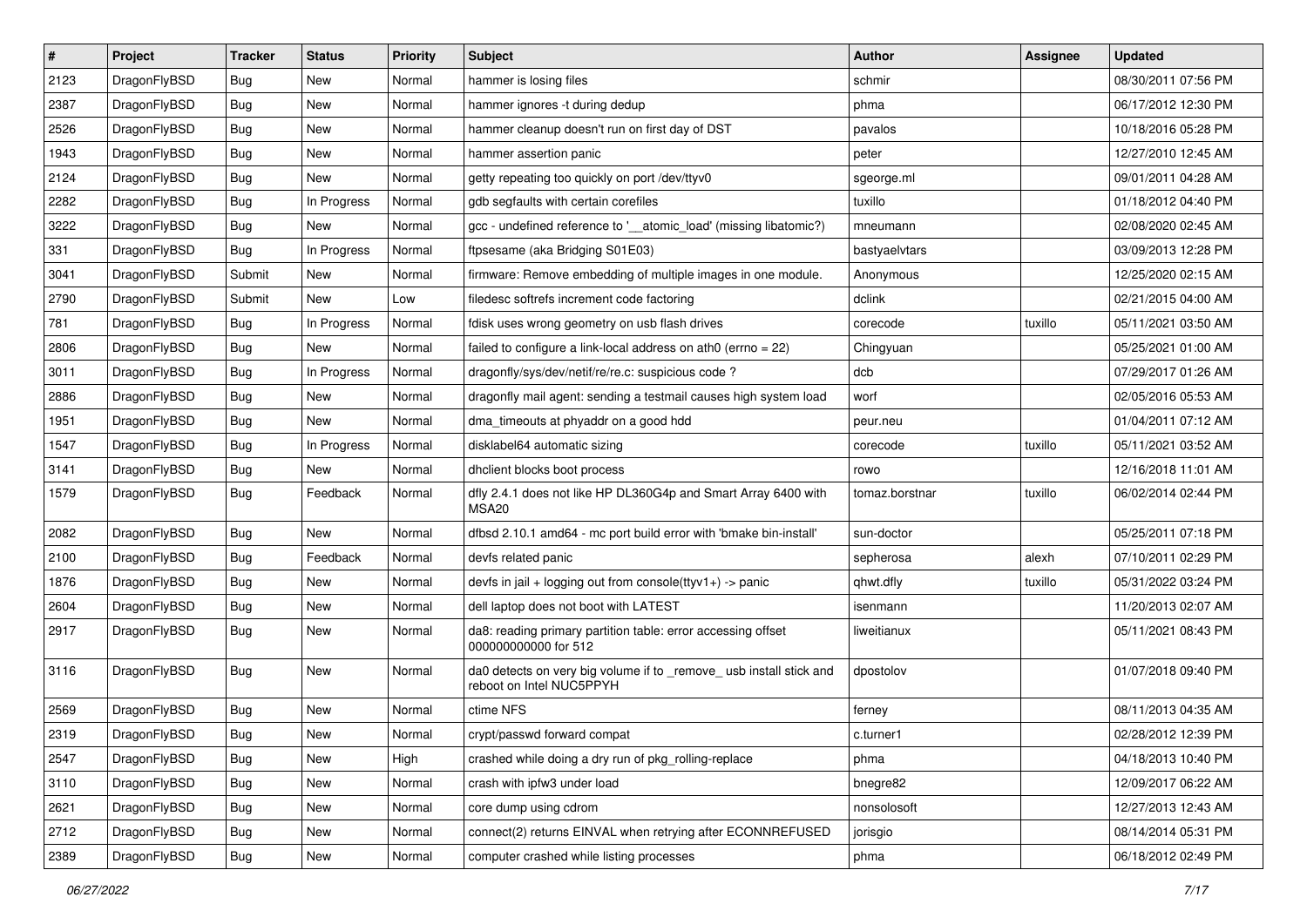| #    | Project      | <b>Tracker</b> | <b>Status</b> | <b>Priority</b> | Subject                                                                                         | <b>Author</b>     | <b>Assignee</b> | <b>Updated</b>      |
|------|--------------|----------------|---------------|-----------------|-------------------------------------------------------------------------------------------------|-------------------|-----------------|---------------------|
| 3240 | DragonFlyBSD | Bug            | New           | High            | compile error because of openssl with /usr/dports/security/rhash for<br>mysql 8 install         | <b>UlasSAYGIN</b> |                 | 06/04/2020 08:05 AM |
| 1618 | DragonFlyBSD | <b>Bug</b>     | Feedback      | Normal          | collision for 'struct pmap' when using RPC and <sys user.h=""></sys>                            | carenas           |                 | 05/11/2021 04:05 AM |
| 1127 | DragonFlyBSD | <b>Bug</b>     | Feedback      | Low             | cdrom drive not detected                                                                        | tgr               | corecode        | 01/15/2015 08:55 AM |
| 2924 | DragonFlyBSD | Bug            | New           | Normal          | cat -v fails to tag characters in extended table with M- prefix with<br>some locales            | sevan             |                 | 07/11/2016 07:18 AM |
| 1584 | DragonFlyBSD | Bug            | In Progress   | Normal          | can't use ssh from jail: debug1: read_passphrase: can't open<br>/dev/tty: Device busy           | corecode          | tuxillo         | 05/11/2021 03:53 AM |
| 1587 | DragonFlyBSD | Bug            | Feedback      | Normal          | can't gdb across fork                                                                           | corecode          | tuxillo         | 05/11/2021 03:54 AM |
| 2531 | DragonFlyBSD | Bug            | New           | Normal          | camcontrol fails to disable APM                                                                 | m.lombardi85      |                 | 03/23/2013 12:28 PM |
| 2882 | DragonFlyBSD | <b>Bug</b>     | New           | Low             | bridge sends packets from individual interfaces                                                 | arcade@b1t.name   |                 | 01/09/2016 12:43 PM |
| 3006 | DragonFlyBSD | Bug            | <b>New</b>    | Normal          | boot0cfg: panic in kern_udev.c in function _udev_dict_set_cstr when<br>installing in VirtualBox | MichiGreat        |                 | 04/01/2017 02:22 PM |
| 2680 | DragonFlyBSD | Bug            | New           | Low             | boot0cfg update makes box unbootable                                                            | herrgard          |                 | 06/10/2014 06:02 AM |
| 806  | DragonFlyBSD | Bug            | Feedback      | Normal          | boot error on MacBook                                                                           | tralamazza        |                 | 06/04/2022 05:28 AM |
| 1525 | DragonFlyBSD | Bug            | New           | Normal          | boehm-gc problems                                                                               | hasso             |                 | 10/13/2012 07:13 PM |
| 1442 | DragonFlyBSD | Bug            | New           | Normal          | blocking SIGSEGV and triggering a segment violation produces an<br>all CPU consuming process    | corecode          | tuxillo         | 05/11/2021 03:52 AM |
| 1246 | DragonFlyBSD | Bug            | <b>New</b>    | Normal          | bad resolution (monitor desync) with livedvd                                                    | Przem0l           |                 | 02/18/2014 06:29 AM |
| 3143 | DragonFlyBSD | Bug            | <b>New</b>    | Normal          | assertion "0" failed in hammer2 inode xop chain sync                                            | cbin              |                 | 07/18/2018 12:50 PM |
| 2459 | DragonFlyBSD | Bug            | Feedback      | Normal          | apic problems with HP Probook 4510s                                                             | thowe             |                 | 11/27/2021 08:22 AM |
| 1521 | DragonFlyBSD | Bug            | Feedback      | Normal          | amd64 2.4 livecd won't mount root at boot                                                       | bolapara          |                 | 01/28/2018 03:45 AM |
| 1287 | DragonFlyBSD | Bug            | Feedback      | Normal          | altg configuration doesn't work                                                                 | corecode          | tuxillo         | 05/11/2021 03:51 AM |
| 2306 | DragonFlyBSD | Bug            | New           | Normal          | a crash starts the kernel debugger in text mode, but just reboots in X                          | phma              |                 | 02/11/2012 08:02 PM |
| 2115 | DragonFlyBSD | <b>Bug</b>     | New           | Normal          | [msk] system freeze after receive some paquet                                                   | bsdsx             |                 | 08/22/2011 10:22 AM |
| 2878 | DragonFlyBSD | Bug            | New           | Low             | [fix] CCVER problem when using clang and cpu extensions<br>(intrinsics)                         | arcade@b1t.name   |                 | 06/24/2016 04:25 AM |
| 2122 | DragonFlyBSD | Submit         | New           | Normal          | [Review] Fixes to the VFS layer                                                                 | ftigeot           |                 | 05/31/2022 03:25 PM |
| 2098 | DragonFlyBSD | Submit         | New           | Normal          | [PATCH] correct ath man page example<br>(/usr/src/share/man/man4/ath.4)                         | nobody            |                 | 11/15/2011 12:27 AM |
| 3226 | DragonFlyBSD | <b>Bug</b>     | <b>New</b>    | Normal          | Xorg freezes in vm: thread stuck in "objtrm1"                                                   | peeter            |                 | 04/08/2020 02:10 AM |
| 2311 | DragonFlyBSD | <b>Bug</b>     | New           | Normal          | Xorg crash having something to do with drm                                                      | phma              |                 | 02/22/2012 09:59 AM |
| 2808 | DragonFlyBSD | <b>Bug</b>     | New           | Normal          | X freeze by switching between X and VT - results in black screen                                | lukesky333        |                 | 05/11/2021 03:55 AM |
| 3284 | DragonFlyBSD | <b>Bug</b>     | New           | Normal          | Wrong towlower() result for U+038A                                                              | bhaible           |                 | 07/10/2021 03:34 AM |
| 2360 | DragonFlyBSD | <b>Bug</b>     | In Progress   | Normal          | Wishlist: virtio driver import                                                                  | vsrinivas         |                 | 06/04/2022 04:16 AM |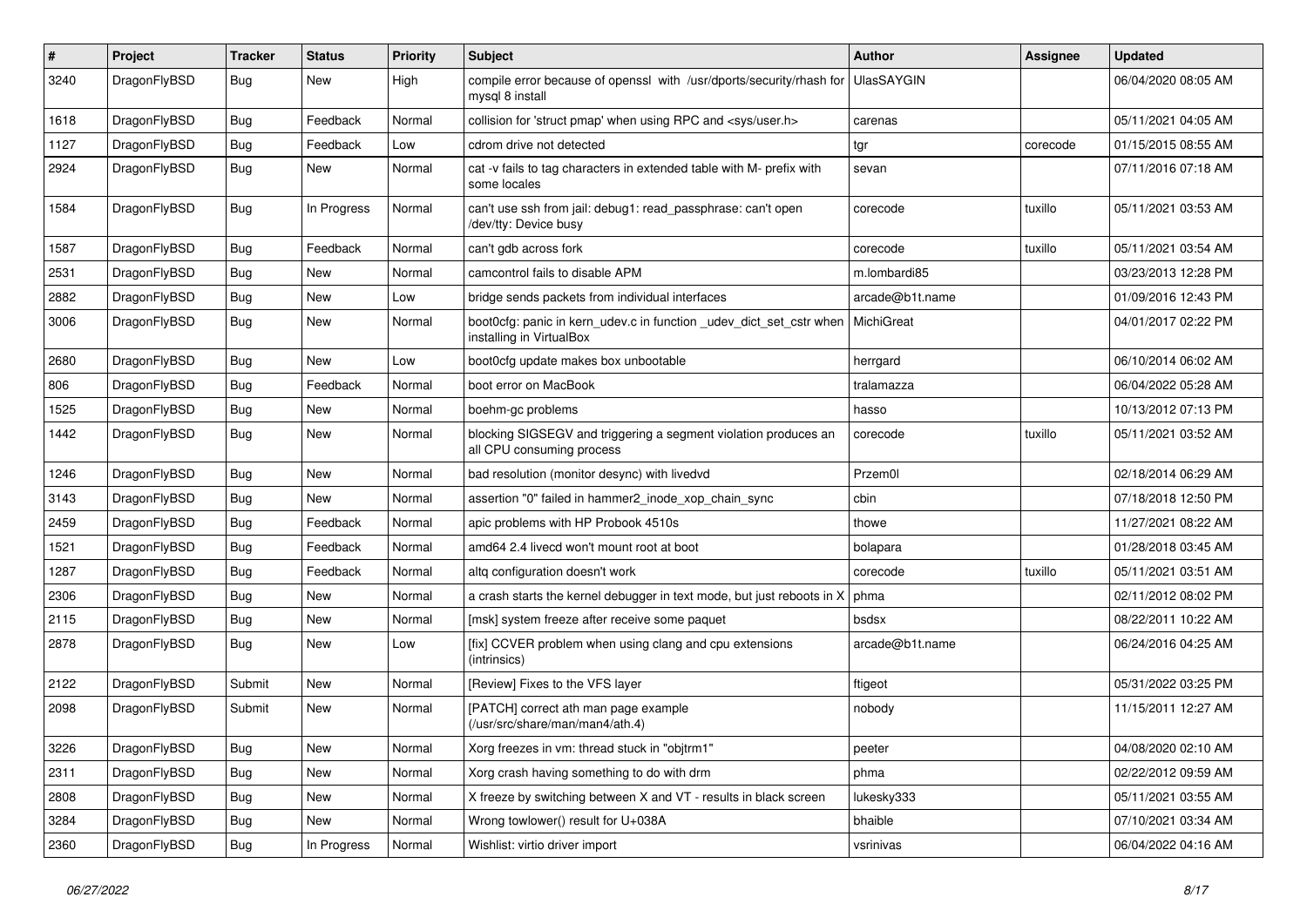| $\vert$ # | <b>Project</b> | <b>Tracker</b> | <b>Status</b> | <b>Priority</b> | <b>Subject</b>                                                                                                                                           | <b>Author</b>   | Assignee | <b>Updated</b>      |
|-----------|----------------|----------------|---------------|-----------------|----------------------------------------------------------------------------------------------------------------------------------------------------------|-----------------|----------|---------------------|
| 3302      | DragonFlyBSD   | Bug            | <b>New</b>    | Normal          | Will not boot on System76 Lemur Pro (lemp10)                                                                                                             | piecuch         |          | 11/03/2021 10:21 AM |
| 2125      | DragonFlyBSD   | <b>Bug</b>     | <b>New</b>    | Normal          | Weird garbage in dmesg                                                                                                                                   | herrgard        |          | 08/30/2011 08:04 PM |
| 341       | DragonFlyBSD   | <b>Bug</b>     | <b>New</b>    | Normal          | Vinum erroneously repors devices as busy                                                                                                                 | corecode        | swildner | 01/21/2012 04:50 AM |
| 2631      | DragonFlyBSD   | Bug            | In Progress   | Low             | Verify library versioning current with full package build and switch it<br>on (after publishing packages)                                                | tuxillo         |          | 05/11/2021 04:06 AM |
| 293       | DragonFlyBSD   | Bug            | Feedback      | Low             | Various updates to the handbook                                                                                                                          | victor          | victor   | 03/10/2013 04:46 AM |
| 2622      | DragonFlyBSD   | Bug            | <b>New</b>    | Normal          | VAIO FIT15E fn keys support                                                                                                                              | nonsolosoft     |          | 12/31/2013 01:31 AM |
| 1390      | DragonFlyBSD   | Bug            | In Progress   | Normal          | Use id t type for $\{get, set\}$ priority $()$                                                                                                           | Anonymous       | tuxillo  | 07/05/2019 02:18 AM |
| 3154      | DragonFlyBSD   | Submit         | New           | Normal          | Update serial handling in bootloader                                                                                                                     | ddegroot        | dillon   | 11/06/2018 11:21 PM |
| 3145      | DragonFlyBSD   | Submit         | In Progress   | Normal          | Update libelf to FreeBSD 12 current and build as base library usable<br>by ports                                                                         | davshao         | tuxillo  | 08/20/2021 03:58 PM |
| 3031      | DragonFlyBSD   | Submit         | In Progress   | Normal          | Update drm/radeon to Linux 4.7.10 as much as possible                                                                                                    | davshao         | ftigeot  | 08/19/2021 12:33 PM |
| 2316      | DragonFlyBSD   | <b>Bug</b>     | <b>New</b>    | Normal          | Ungraceful invalid password handling for adding a new user in the<br>installer                                                                           | rune            |          | 04/27/2012 11:23 PM |
| 998       | DragonFlyBSD   | <b>Bug</b>     | In Progress   | Normal          | Unconfiguring a vn while it is mounted                                                                                                                   | rumcic          | tuxillo  | 05/11/2021 04:00 AM |
| 1560      | DragonFlyBSD   | Bug            | Feedback      | Normal          | Unable to modify partition table on ThinkPad T61p during install                                                                                         | rehsack         |          | 01/15/2015 08:57 AM |
| 1454      | DragonFlyBSD   | Bug            | Feedback      | Normal          | Unable to boot from external USB DVD drive                                                                                                               | elekktretterr   |          | 05/11/2021 04:01 AM |
| 2675      | DragonFlyBSD   | <b>Bug</b>     | <b>New</b>    | Low             | Ultimate N WiFi Link 5300 get iwn intr: fatal firmware error on 5GHz                                                                                     | revuwa          |          | 05/11/2021 04:07 AM |
| 2061      | DragonFlyBSD   | <b>Bug</b>     | <b>New</b>    | Normal          | USB keyboard boot panic                                                                                                                                  | sjg             |          | 05/04/2012 12:20 AM |
| 2077      | DragonFlyBSD   | <b>Bug</b>     | <b>New</b>    | Normal          | USB devices conflicting                                                                                                                                  | srussell        |          | 05/17/2011 05:12 PM |
| 846       | DragonFlyBSD   | Bug            | Feedback      | Normal          | USB bugs:usb mouse can't used!                                                                                                                           | frankning       |          | 01/15/2015 08:36 AM |
| 2802      | DragonFlyBSD   | <b>Bug</b>     | <b>New</b>    | Normal          | USB Wifi urtwn0 crash from cd boot                                                                                                                       | opvalues        |          | 03/10/2015 01:07 AM |
| 3139      | DragonFlyBSD   | <b>Bug</b>     | <b>New</b>    | Normal          | USB Mouse Does Not Work in DragonflyBSD guest on VirtualBox                                                                                              | chiguy1256      |          | 06/24/2018 10:14 PM |
| 1613      | DragonFlyBSD   | <b>Bug</b>     | Feedback      | Normal          | USB Keyboard not working on master                                                                                                                       | elekktretterr   |          | 05/11/2021 04:05 AM |
| 2822      | DragonFlyBSD   | Bug            | <b>New</b>    | Normal          | USB 3.0 stick throws "reading primary partition table: error<br>accessing offset 000[] for 152" error, while the stick works on any<br>other OS I tested | revuwa          | profmakx | 06/29/2015 05:56 AM |
| 3311      | DragonFlyBSD   | <b>Bug</b>     | <b>New</b>    | Low             | TrueCrypt support may cause kernel crash                                                                                                                 | arcade@b1t.name |          | 04/29/2022 06:19 AM |
| 2153      | DragonFlyBSD   | <b>Bug</b>     | <b>New</b>    | Normal          | Too many unuseful warnings at boot                                                                                                                       | juanfra684      |          | 10/18/2011 10:16 PM |
| 2371      | DragonFlyBSD   | <b>Bug</b>     | New           | Normal          | Timezone problem with America/Sao Paulo                                                                                                                  | raitech         |          | 05/17/2012 01:42 PM |
| 1982      | DragonFlyBSD   | <b>Bug</b>     | <b>New</b>    | Low             | There is no linuxulator on x86-64                                                                                                                        | herrgard        |          | 05/31/2022 02:25 PM |
| 2438      | DragonFlyBSD   | Submit         | Feedback      | Normal          | TRIM fixes                                                                                                                                               | Anonymous       | tuxillo  | 05/11/2021 03:45 AM |
| 2820      | DragonFlyBSD   | Bug            | <b>New</b>    | Normal          | TP-Link USB Wi-Fi adapter cannot be reattached to the system                                                                                             | shamaz          |          | 05/22/2015 09:45 PM |
| 3157      | DragonFlyBSD   | Bug            | <b>New</b>    | Normal          | TP-Link UE300 not working in 5.2-RELEASE                                                                                                                 | tuxillo         |          | 11/15/2018 02:08 PM |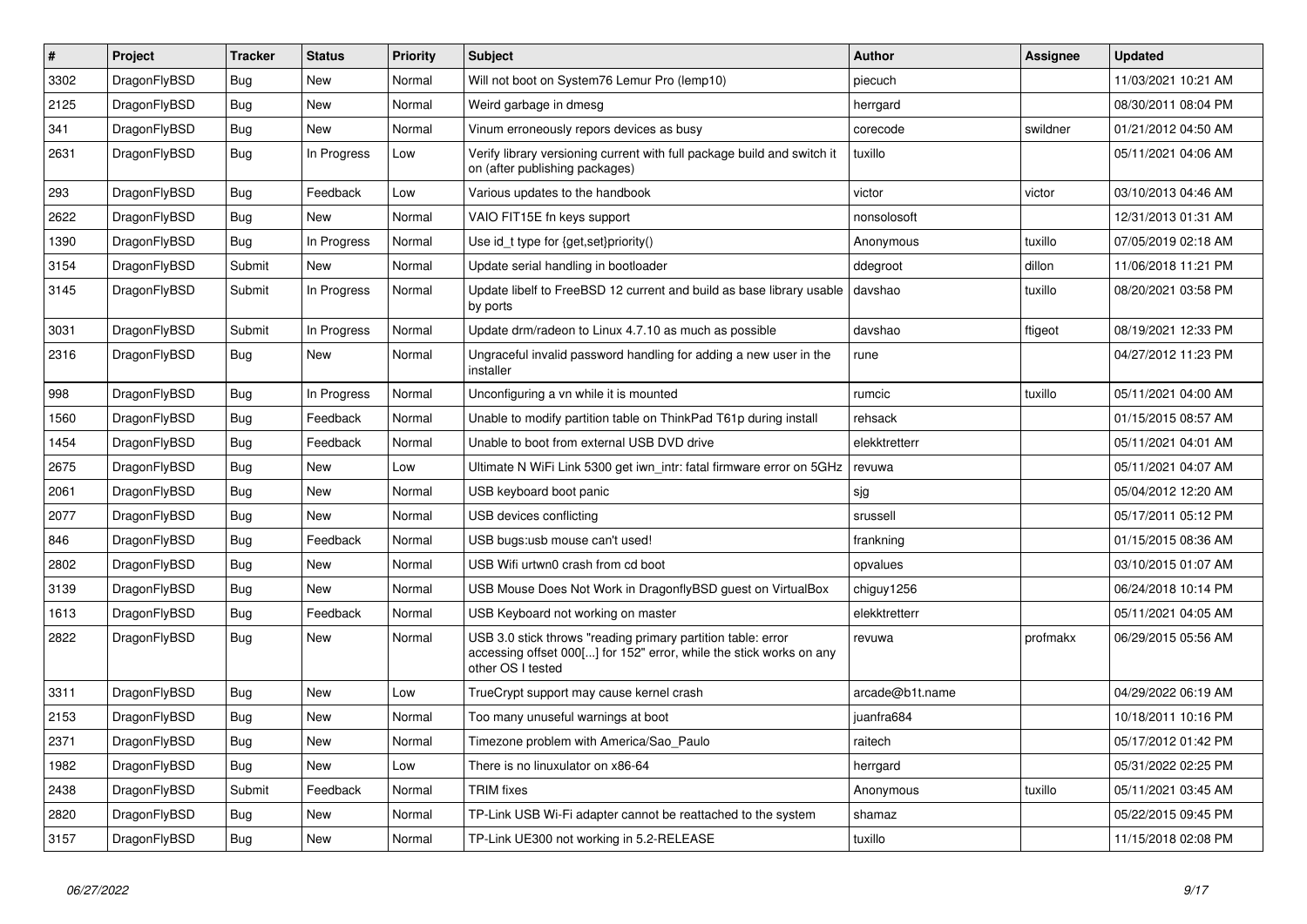| $\#$ | Project      | <b>Tracker</b> | <b>Status</b> | <b>Priority</b> | Subject                                                                                    | <b>Author</b>   | Assignee | <b>Updated</b>      |
|------|--------------|----------------|---------------|-----------------|--------------------------------------------------------------------------------------------|-----------------|----------|---------------------|
| 2391 | DragonFlyBSD | Bug            | In Progress   | Normal          | System lock with ahci and acpi enabled on ATI RS690 chipset with<br>SMB600 sata controller | jorisgio        | vadaszi  | 06/03/2015 03:51 PM |
| 2308 | DragonFlyBSD | Bug            | <b>New</b>    | Normal          | System freeze when unloading snd_hda                                                       | jaydg           |          | 02/19/2012 07:15 AM |
| 1884 | DragonFlyBSD | Bug            | New           | Normal          | System completely freezes while listening music (devbuf: malloc<br>limit exceeded)         | shamaz          |          | 01/24/2011 05:00 PM |
| 2529 | DragonFlyBSD | <b>Bug</b>     | <b>New</b>    | Low             | Sundance network adapter is not detected and attached                                      | kworr           |          | 03/25/2013 02:29 AM |
| 1336 | DragonFlyBSD | Bug            | In Progress   | Normal          | Still looking for reports of missed directory entries w/ HAMMER                            | dillon          |          | 05/11/2021 04:00 AM |
| 3160 | DragonFlyBSD | Submit         | In Progress   | Normal          | State the implementation difference in pkill/pgrep manual                                  | sevan           | tuxillo  | 06/03/2022 05:15 PM |
| 2721 | DragonFlyBSD | Submit         | Feedback      | Low             | Some few zalloc calls to objcache ones replacements                                        | dclink          | tuxillo  | 05/11/2021 04:08 AM |
| 1313 | DragonFlyBSD | Bug            | New           | Low             | Signal code in kernel needs major overhaul (signal queues,<br>si_code, si_addr)            | hasso           |          | 05/11/2021 04:00 AM |
| 3318 | DragonFlyBSD | Bug            | In Progress   | Normal          | Segmenation fault when a process resumed with checkpt exits                                | zabolekar       | tuxillo  | 06/18/2022 08:24 AM |
| 2094 | DragonFlyBSD | Bug            | <b>New</b>    | Normal          | Segfault when gdb printing backtrace from core dump                                        | greenrd         |          | 06/25/2011 04:14 PM |
| 3278 | DragonFlyBSD | Bug            | New           | Normal          | Second screen image is distorted                                                           | arcade@b1t.name |          | 07/10/2021 03:36 AM |
| 2731 | DragonFlyBSD | Bug            | In Progress   | Normal          | Screen full of random colors when starting Xorg with Intel Haswell<br>HD Graphics P4600    | jkatzmaier      |          | 11/12/2014 04:08 PM |
| 3243 | DragonFlyBSD | Bug            | <b>New</b>    | Normal          | SMART status not reported properly for SSD disks                                           | daftaupe        |          | 09/09/2020 11:03 PM |
| 1194 | DragonFlyBSD | <b>Bug</b>     | <b>New</b>    | Normal          | SCSI errors while trying to copy photos from my camera                                     | elekktretterr   |          | 01/14/2015 04:39 PM |
| 2587 | DragonFlyBSD | <b>Bug</b>     | New           | Normal          | SATA DVD writer not detected by DragonFly                                                  | srussell        |          | 09/04/2020 08:55 AM |
| 2095 | DragonFlyBSD | <b>Bug</b>     | New           | Low             | Running installer post-install: Unsupported DFUI transport "                               | greenrd         |          | 06/26/2011 09:20 AM |
| 3300 | DragonFlyBSD | Bug            | <b>New</b>    | Normal          | Running Xvnc from TigerVNC package through the INETD daemon<br>in TCP WAIT mode fails hard | adrian          |          | 01/08/2022 04:25 AM |
| 3029 | DragonFlyBSD | Bug            | <b>New</b>    | Normal          | Running DflyBSD 4.8 on FreeBSD bhyve as a guest                                            | iron            |          | 05/13/2022 04:33 AM |
| 3298 | DragonFlyBSD | <b>Bug</b>     | New           | Normal          | Running "w" and having logged in via XDM through VNC, "w" prints<br>an extra error message | piecuch         |          | 10/25/2021 09:16 AM |
| 2629 | DragonFlyBSD | Bug            | <b>New</b>    | Normal          | Replace gcc44 with llvm34, clang34, and libc++                                             | tuxillo         |          | 06/02/2014 02:30 PM |
| 2933 | DragonFlyBSD | Submit         | New           | Normal          | Remove unix domain socket support from cat(1)                                              | sevan           |          | 08/01/2016 08:10 PM |
| 2509 | DragonFlyBSD | <b>Bug</b>     | New           | Normal          | Redefinition of DIRBLKSIZ in restore(8)                                                    | swildner        |          | 06/04/2022 04:40 AM |
| 2819 | DragonFlyBSD | <b>Bug</b>     | In Progress   | Normal          | Random micro system freezes after a week of uptime                                         | ftigeot         | dillon   | 08/16/2015 08:46 PM |
| 2288 | DragonFlyBSD | <b>Bug</b>     | Feedback      | Normal          | Random IO performance loss introduced since January 1st                                    | lentferi        |          | 01/23/2013 04:21 PM |
| 3134 | DragonFlyBSD | Bug            | New           | Normal          | RFC 3021 (/31 networks) appear to be unsupported                                           | jailbird        |          | 05/16/2018 11:03 PM |
| 2881 | DragonFlyBSD | Bug            | New           | Normal          | Pulseaudio hangs/resets system when starting X11                                           | mneumann        |          | 01/09/2016 03:08 AM |
| 3117 | DragonFlyBSD | <b>Bug</b>     | New           | Normal          | Problem with colours if "intel" video-driver used                                          | dpostolov       |          | 01/07/2018 11:35 PM |
| 1668 | DragonFlyBSD | <b>Bug</b>     | Feedback      | Normal          | Power button not working                                                                   | elekktretterr   |          | 03/10/2013 06:22 AM |
| 2617 | DragonFlyBSD | <b>Bug</b>     | Feedback      | Normal          | Possible issue with wireless mouse on 3.6 release                                          | FilippoMo       |          | 01/14/2015 03:42 PM |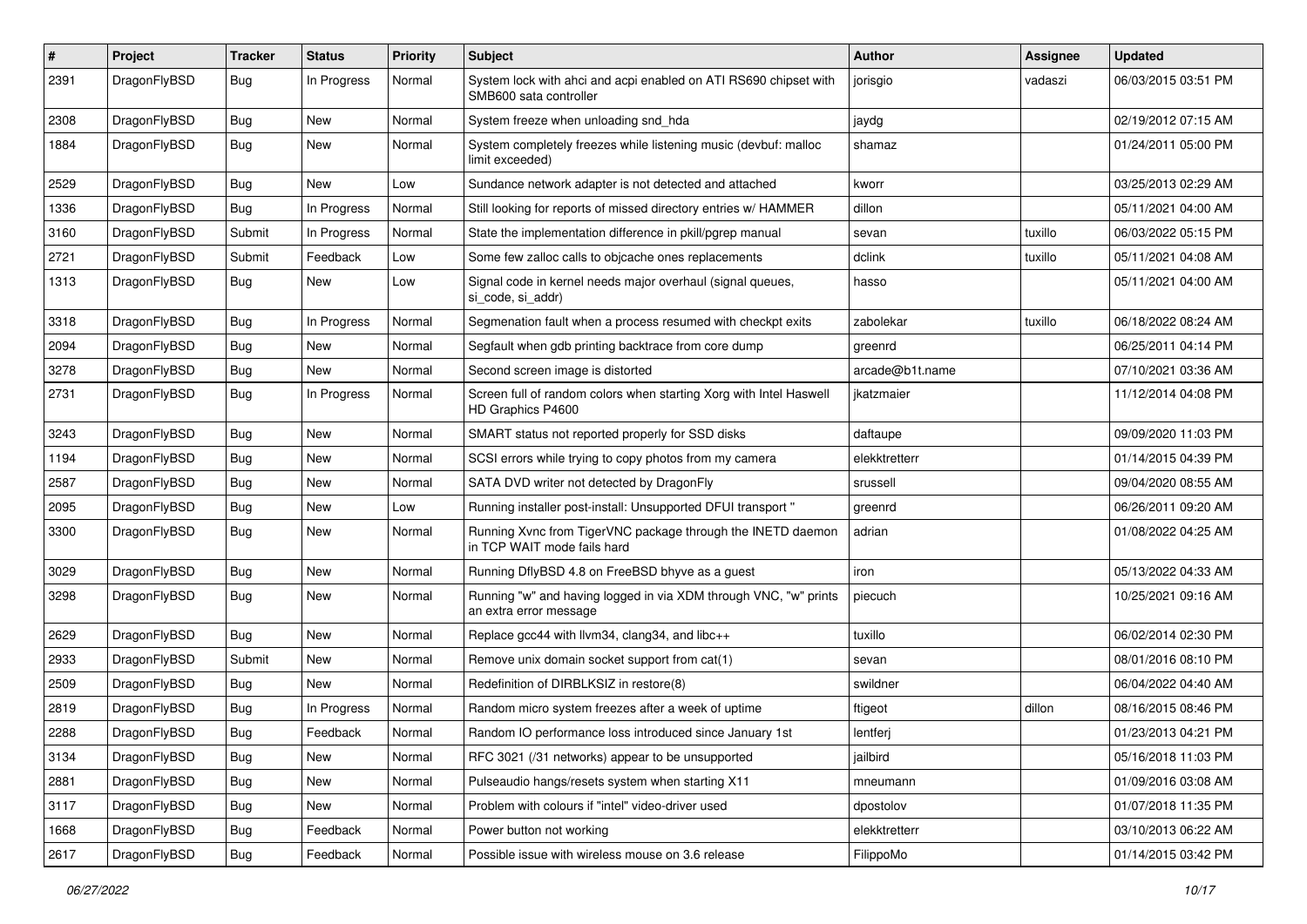| #    | Project      | <b>Tracker</b> | <b>Status</b> | <b>Priority</b> | <b>Subject</b>                                                                                  | <b>Author</b> | <b>Assignee</b> | <b>Updated</b>      |
|------|--------------|----------------|---------------|-----------------|-------------------------------------------------------------------------------------------------|---------------|-----------------|---------------------|
| 2020 | DragonFlyBSD | Bug            | New           | Low             | Port brcm80211 driver from Linux to DragonFly BSD                                               | studer        |                 | 03/05/2011 10:54 PM |
| 884  | DragonFlyBSD | Bug            | In Progress   | High            | Performance/memory problems under filesystem IO load                                            | hasso         |                 | 05/11/2021 03:50 AM |
| 2092 | DragonFlyBSD | Bug            | New           | Normal          | Panic: Bad link elm 0x next->prev != elm                                                        | masterblaster | dillon          | 12/04/2011 12:49 PM |
| 1860 | DragonFlyBSD | Bug            | Feedback      | Normal          | Panic while creating UFS fs on vn(4) for initrd                                                 | matthias      |                 | 02/29/2012 07:16 AM |
| 2641 | DragonFlyBSD | Bug            | <b>New</b>    | Normal          | Panic when loading natapci as module                                                            | tuxillo       |                 | 05/11/2021 03:54 AM |
| 1873 | DragonFlyBSD | Bug            | New           | Normal          | Panic upon usb mouse detach and reattaching                                                     | rumcic        |                 | 02/01/2011 09:53 AM |
| 1250 | DragonFlyBSD | Bug            | Feedback      | Normal          | Panic upon plugging an USB flash drive into the machine                                         | rumcic        |                 | 03/10/2013 05:17 AM |
| 1939 | DragonFlyBSD | Bug            | New           | Normal          | Panic on nightly build and stress test box                                                      | lentferj      |                 | 12/18/2010 08:41 AM |
| 2081 | DragonFlyBSD | Bug            | Feedback      | Normal          | Panic on device "detach" / "failure"                                                            | vsrinivas     |                 | 02/29/2012 07:11 AM |
| 2071 | DragonFlyBSD | <b>Bug</b>     | New           | High            | Panic on assertion: (int)(flg->seq - seq) > 0 in hammer_flusher_flush<br>after inode error      | vsrinivas     |                 | 06/12/2011 07:59 AM |
| 2812 | DragonFlyBSD | <b>Bug</b>     | New           | Normal          | Panic on Intel DE3815TYKHE                                                                      | tmorp         |                 | 05/14/2015 03:14 PM |
| 2037 | DragonFlyBSD | <b>Bug</b>     | Feedback      | Normal          | Panic Bad link elm while building packages                                                      | ftigeot       | dillon          | 04/21/2011 07:20 AM |
| 1580 | DragonFlyBSD | <b>Bug</b>     | Feedback      | Normal          | Panic (Fatal trap 12: page fault while in kernel mode) while playing<br>with pf and netif names | rumcic        |                 | 12/21/2018 01:21 AM |
| 1428 | DragonFlyBSD | <b>Bug</b>     | Feedback      | Low             | POSIX.1e implementation is too old                                                              | hasso         | tuxillo         | 05/11/2021 04:00 AM |
| 3199 | DragonFlyBSD | <b>Bug</b>     | New           | Normal          | PFS label not found panic                                                                       | tse           |                 | 08/21/2019 03:51 AM |
| 3101 | DragonFlyBSD | <b>Bug</b>     | New           | Low             | PFI CGI install not working in dragonflybsd 5.0.1 USB install                                   | bnegre82      |                 | 05/11/2021 04:14 AM |
| 2161 | DragonFlyBSD | <b>Bug</b>     | New           | Normal          | Outdated xorg.conf file gets installed into etc and screws up mouse                             | eocallaghan   |                 | 10/27/2011 01:51 PM |
| 2717 | DragonFlyBSD | Submit         | Feedback      | Normal          | Out of range numeric handling                                                                   | dclink        | tuxillo         | 05/11/2021 04:08 AM |
| 2828 | DragonFlyBSD | <b>Bug</b>     | New           | High            | On AMD APUs and Bulldozer CPUs, the machdep.cpu_idle_hlt<br>sysctl should be 3 by default       | vadaszi       | vadaszi         | 05/11/2021 04:07 AM |
| 2051 | DragonFlyBSD | <b>Bug</b>     | New           | Normal          | No ipv6 lan route entry created on 2.10                                                         | ftigeot       |                 | 04/21/2011 10:37 AM |
| 1774 | DragonFlyBSD | <b>Bug</b>     | New           | Normal          | New IP header cleanup branch available for testing                                              | dillon        |                 | 05/15/2022 10:59 AM |
| 3317 | DragonFlyBSD | <b>Bug</b>     | In Progress   | Normal          | Network vtnet0 not working on Hetzner cloud                                                     | mneumann      |                 | 06/18/2022 03:55 AM |
| 679  | DragonFlyBSD | <b>Bug</b>     | <b>New</b>    | Low             | Netgraph backward compatibility for old *LEN constants                                          | nant          | nant            | 02/18/2014 05:45 AM |
| 3310 | DragonFlyBSD | <b>Bug</b>     | In Progress   | Normal          | NVMM+QEMU fail to boot with UEFI: Mem Assist Failed<br>[gpa=0xfffffff0]                         | liweitianux   |                 | 01/11/2022 03:22 PM |
| 2496 | DragonFlyBSD | <b>Bug</b>     | New           | Normal          | NTFS malloc limit exceeded                                                                      | plasmob       | tuxillo         | 02/19/2013 08:47 AM |
| 1695 | DragonFlyBSD | <b>Bug</b>     | New           | Normal          | NFS-related system breakdown                                                                    | Anonymous     |                 | 04/10/2014 12:35 AM |
| 3111 | DragonFlyBSD | <b>Bug</b>     | In Progress   | High            | Mouse lags every second heavily under X11                                                       | mneumann      |                 | 12/12/2017 09:46 PM |
| 1463 | DragonFlyBSD | <b>Bug</b>     | New           | Normal          | Mountroot before drives are initialized                                                         | elekktretterr |                 | 12/07/2010 01:30 PM |
| 2887 | DragonFlyBSD | <b>Bug</b>     | New           | Low             | Missing extattr_namespace_to_string and<br>extattr_string_to_namespace functions                | rubenk        |                 | 02/06/2016 05:09 AM |
| 1456 | DragonFlyBSD | Bug            | Feedback      | Normal          | Microsoft wireless desktop problems                                                             | elekktretterr |                 | 01/15/2015 08:34 AM |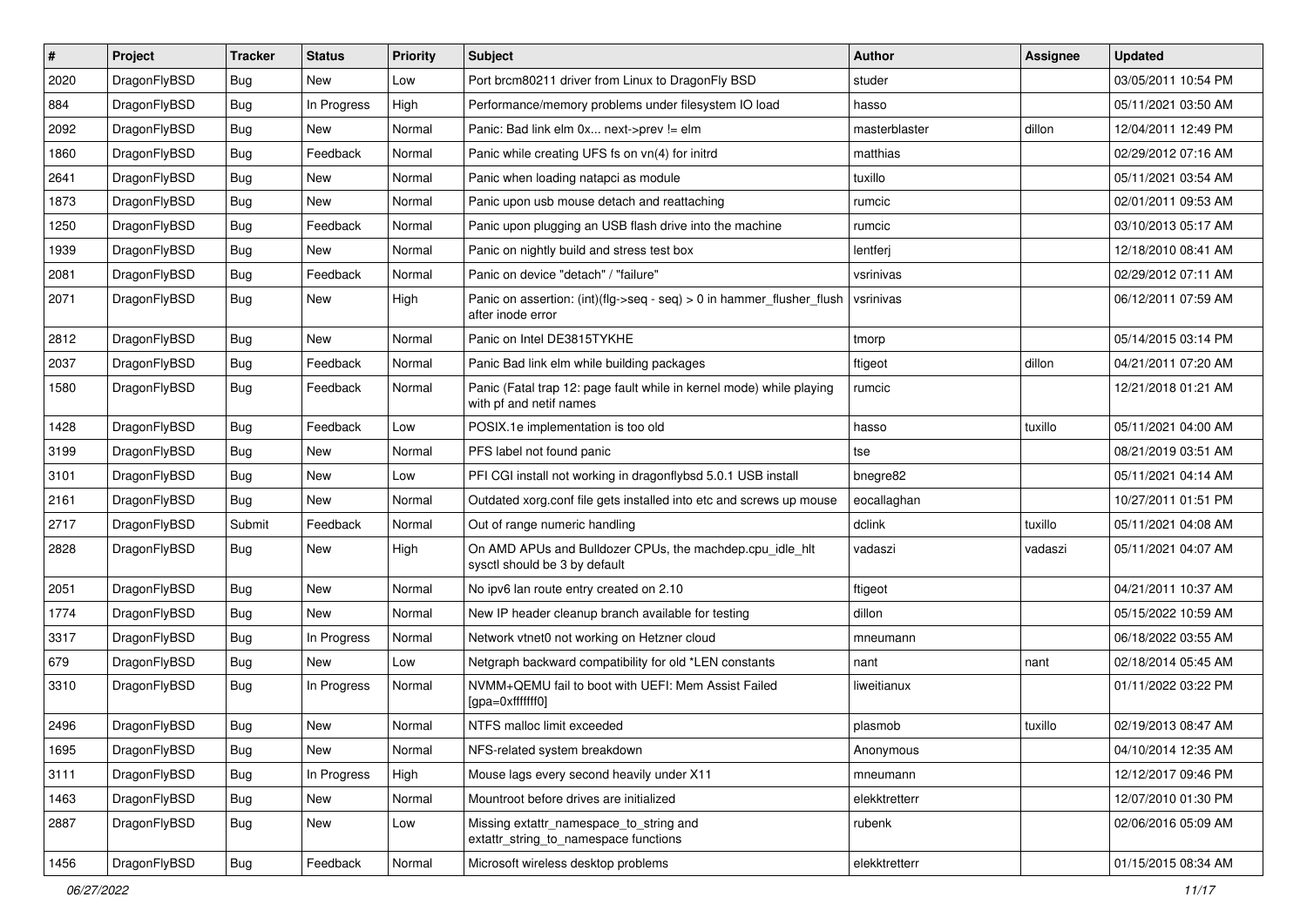| $\vert$ # | Project      | <b>Tracker</b> | <b>Status</b> | <b>Priority</b> | <b>Subject</b>                                                                                                | Author       | <b>Assignee</b> | <b>Updated</b>      |
|-----------|--------------|----------------|---------------|-----------------|---------------------------------------------------------------------------------------------------------------|--------------|-----------------|---------------------|
| 385       | DragonFlyBSD | <b>Bug</b>     | Feedback      | Low             | Mail archive address removal                                                                                  | justin       | justin          | 03/09/2013 11:24 AM |
| 3165      | DragonFlyBSD | <b>Bug</b>     | New           | Normal          | Looping at boot time                                                                                          | gop          |                 | 12/28/2018 01:04 PM |
| 1502      | DragonFlyBSD | <b>Bug</b>     | In Progress   | Normal          | Lock while deleting files from nohistory HAMMER directories                                                   | hasso        |                 | 03/10/2013 04:28 AM |
| 168       | DragonFlyBSD | <b>Bug</b>     | In Progress   | Normal          | Livelocked limit engaged while trying to setup IPW wireless                                                   | mschacht     | sepherosa       | 05/11/2021 04:05 AM |
| 1591      | DragonFlyBSD | Bug            | Feedback      | Normal          | Lenovo X301 hangs with AHCI Driver CMD TIMEOUT<br>STS=d0 <bsy></bsy>                                          | eocallaghan  |                 | 05/11/2021 04:05 AM |
| 2414      | DragonFlyBSD | Bug            | In Progress   | Normal          | Lenovo S10 acpi freeze (not new)                                                                              | davshao      |                 | 05/11/2021 04:13 AM |
| 2396      | DragonFlyBSD | Bug            | Feedback      | High            | Latest 3.1 development version core dumps while destroying master<br><b>PFS</b>                               | sgeorge      |                 | 01/23/2013 04:10 PM |
| 2004      | DragonFlyBSD | <b>Bug</b>     | <b>New</b>    | Normal          | LWKT_WAIT_IPIQ panic                                                                                          | steve        |                 | 03/08/2011 05:46 PM |
| 1899      | DragonFlyBSD | <b>Bug</b>     | <b>New</b>    | Normal          | Keyboard doesn't work                                                                                         | fransm       |                 | 05/15/2022 03:32 PM |
| 3218      | DragonFlyBSD | Bug            | New           | Normal          | Kernel panics are not sent to comconsole when booted over EFI                                                 | mqudsi       |                 | 12/02/2019 08:52 PM |
| 2421      | DragonFlyBSD | <b>Bug</b>     | <b>New</b>    | High            | Kernel panic: vm_fault: page 0xc0f70000 not busy!                                                             | lentferj     |                 | 10/03/2012 08:16 AM |
| 2052      | DragonFlyBSD | <b>Bug</b>     | <b>New</b>    | Normal          | Kernel panic: CPU APIC ID out of range                                                                        | Anonymous    |                 | 05/02/2011 11:06 AM |
| 3129      | DragonFlyBSD | Bug            | <b>New</b>    | High            | Kernel panic with 5.2.0 on A2SDi-4C-HLN4F                                                                     | stateless    |                 | 04/24/2018 12:50 AM |
| 3224      | DragonFlyBSD | <b>Bug</b>     | <b>New</b>    | Normal          | Kernel panic when trying to ping6                                                                             | zhtw         |                 | 03/08/2020 08:55 AM |
| 3235      | DragonFlyBSD | Bug            | <b>New</b>    | Normal          | Kernel panic in devfs_vnops.c                                                                                 | mneumann     |                 | 04/28/2020 07:00 AM |
| 2891      | DragonFlyBSD | Bug            | <b>New</b>    | Normal          | Kernel panic in IEEE802.11 related code                                                                       | shamaz       |                 | 05/29/2016 05:49 PM |
| 1594      | DragonFlyBSD | <b>Bug</b>     | New           | Normal          | Kernel panic during boot from Live CD on Dell E6400                                                           | bodie        |                 | 05/11/2021 03:54 AM |
| 3247      | DragonFlyBSD | Bug            | <b>New</b>    | Normal          | Kernel panic doing nothing much                                                                               | phma         |                 | 09/12/2020 11:40 PM |
| 2250      | DragonFlyBSD | <b>Bug</b>     | <b>New</b>    | Normal          | Kernel panic                                                                                                  | adamk        |                 | 11/23/2018 01:10 AM |
| 2473      | DragonFlyBSD | Bug            | <b>New</b>    | Normal          | Kernel crash when trying to up the wpi0 device (Dfly<br>v3.3.0.758.g47388-DEVELOPMENT)                        | tomaz        |                 | 02/24/2014 08:50 AM |
| 3280      | DragonFlyBSD | <b>Bug</b>     | <b>New</b>    | Normal          | KMS console and i915(4) not working in 6.0                                                                    | cmusser      |                 | 07/10/2021 03:35 AM |
| 1192      | DragonFlyBSD | Submit         | New           | Normal          | KKASSERTs in sys/kern/uipc_{msg,socket}.c are too strict                                                      | rumcic       |                 | 05/11/2021 04:07 AM |
| 3269      | DragonFlyBSD | <b>Bug</b>     | In Progress   | Normal          | Is double-buffer'd buf still required by HAMMER2 ?                                                            | tkusumi      |                 | 05/12/2021 04:09 PM |
| 1486      | DragonFlyBSD | <b>Bug</b>     | Feedback      | Normal          | Interrupt storm related to SATA DVD device                                                                    | hasso        |                 | 05/11/2021 04:01 AM |
| 2994      | DragonFlyBSD | Bug            | <b>New</b>    | Normal          | Intermittent boot hangs after git: hammer - HAMMER Version 7                                                  | davshao      |                 | 03/30/2017 02:06 PM |
| 3120      | DragonFlyBSD | Bug            | New           | Normal          | Intel AC 8260 firmware does not load                                                                          | Vintodrimmer |                 | 08/28/2018 03:30 AM |
| 2859      | DragonFlyBSD | Bug            | <b>New</b>    | Low             | Installer configuration menu always highlights "Select timezone", no<br>matter which step was last completed. | cgag         |                 | 12/02/2015 01:54 PM |
| 2858      | DragonFlyBSD | Bug            | New           | Low             | Installer "Local or UTC" question should have "No" selected by<br>default.                                    | cgag         |                 | 12/02/2015 01:18 PM |
| 1144      | DragonFlyBSD | <b>Bug</b>     | Feedback      | Normal          | Incorrect clock under KVM                                                                                     | msylvan      |                 | 03/09/2013 01:17 PM |
| 1836      | DragonFlyBSD | Bug            | New           | Normal          | Incorrect TCP checksum show up in tcpdump                                                                     | robgar1      |                 | 05/15/2022 11:22 AM |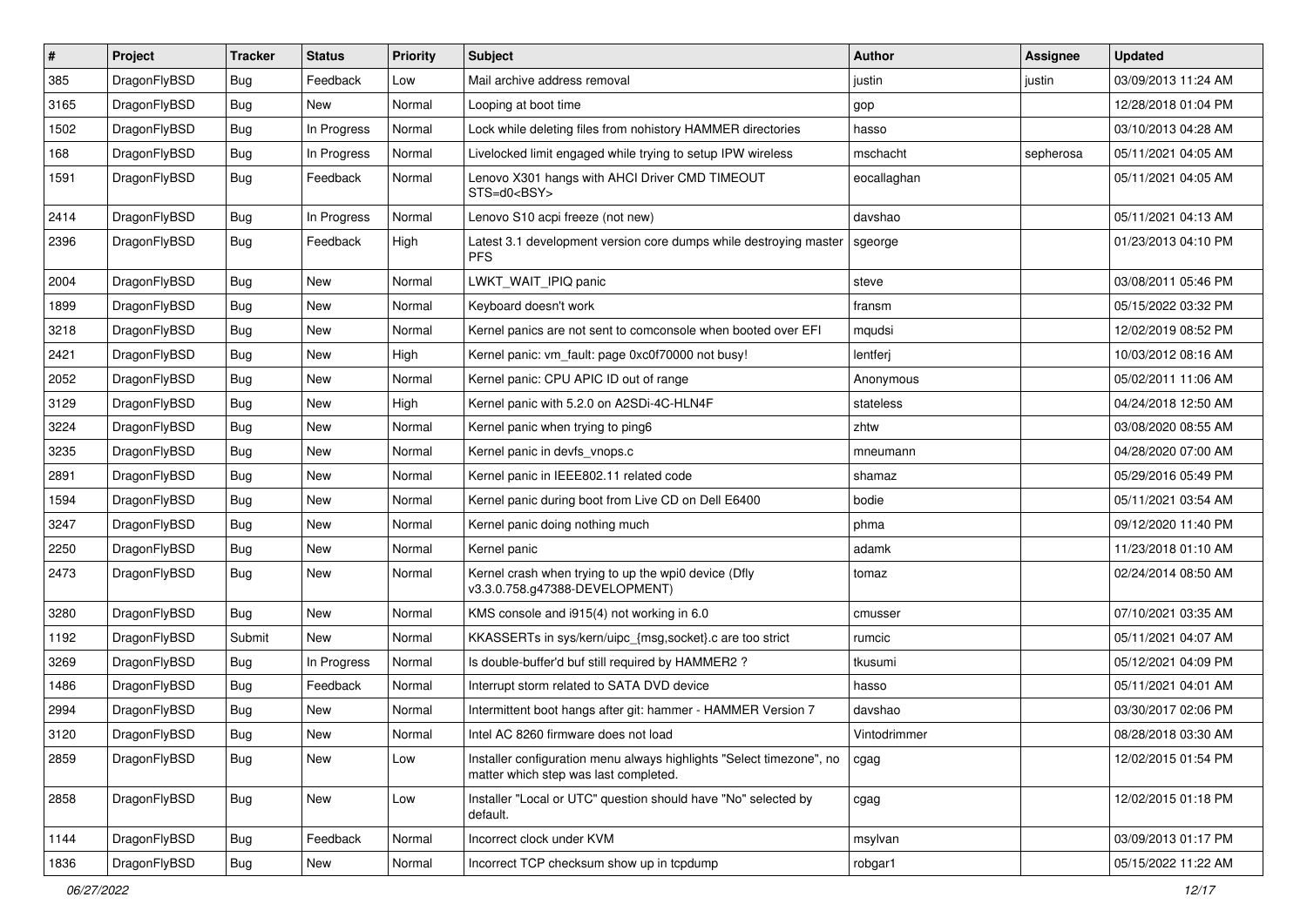| $\#$ | Project      | <b>Tracker</b> | <b>Status</b> | <b>Priority</b> | <b>Subject</b>                                                                                                                                              | <b>Author</b> | Assignee | <b>Updated</b>      |
|------|--------------|----------------|---------------|-----------------|-------------------------------------------------------------------------------------------------------------------------------------------------------------|---------------|----------|---------------------|
| 2535 | DragonFlyBSD | <b>Bug</b>     | <b>New</b>    | Normal          | Imap processes apparentlt blocked on disk I/O                                                                                                               | ftigeot       |          | 04/02/2013 09:31 AM |
| 1882 | DragonFlyBSD | <b>Bug</b>     | New           | Low             | Idea for handling new USB vendor/device codes                                                                                                               | bmk           |          | 10/20/2010 12:15 PM |
| 1718 | DragonFlyBSD | Bug            | Feedback      | Normal          | IDE disk drive not detected by x86 64 2.6.1 Live CD                                                                                                         | bcox          |          | 11/27/2021 08:25 AM |
| 3215 | DragonFlyBSD | Bug            | New           | Normal          | Hang in todrain(3) after write(3)                                                                                                                           | noloader      |          | 11/25/2019 03:08 PM |
| 2738 | DragonFlyBSD | Bug            | New           | Normal          | Hammer: Strange behavior when trying to recover old version of<br>moved file                                                                                | roland        |          | 11/20/2014 08:02 AM |
| 1330 | DragonFlyBSD | <b>Bug</b>     | Feedback      | Normal          | Hammer, usb disk, SYNCHRONIZE CACHE failure                                                                                                                 | josepht       |          | 06/02/2014 04:56 AM |
| 2915 | DragonFlyBSD | Bug            | New           | High            | Hammer mirror-copy problem                                                                                                                                  | t dfbsd       |          | 08/25/2016 05:28 AM |
| 3194 | DragonFlyBSD | Bug            | New           | High            | Hammer kernel crash on mirror-stream of PFS after upgrade<br>(assertion "cursor->flags &<br>HAMMER_CURSOR_ITERATE_CHECK" failed in<br>hammer_btree_iterate) | Anonymous     |          | 06/29/2019 01:32 PM |
| 1469 | DragonFlyBSD | <b>Bug</b>     | In Progress   | Normal          | Hammer history security concern                                                                                                                             | corecode      | tuxillo  | 05/11/2021 03:52 AM |
| 1907 | DragonFlyBSD | <b>Bug</b>     | New           | Normal          | Hammer crash in hammer flusher flush()                                                                                                                      | swildner      |          | 11/11/2010 05:07 AM |
| 2347 | DragonFlyBSD | Bug            | Feedback      | High            | Hammer PFSes destroy does not give back full space allocated to<br><b>PFS</b>                                                                               | sgeorge       |          | 07/19/2012 01:11 AM |
| 2852 | DragonFlyBSD | <b>Bug</b>     | <b>New</b>    | Normal          | Hammer File System - hangs on undo during system boot / mount -<br>will not recover on DragonFlyBSD newer than 3.6.0                                        | abale         |          | 05/11/2021 04:07 AM |
| 2958 | DragonFlyBSD | <b>Bug</b>     | Feedback      | Normal          | Hammer FS dies during pruning after massive write load                                                                                                      | neilb         |          | 10/11/2016 04:20 AM |
| 2803 | DragonFlyBSD | Bug            | New           | Normal          | HAMMER: Warning: UNDO area too small!                                                                                                                       | ftigeot       |          | 03/11/2015 03:42 PM |
| 3246 | DragonFlyBSD | <b>Bug</b>     | <b>New</b>    | Normal          | HAMMER2 unable to handle ENOSPC properly                                                                                                                    | tkusumi       |          | 09/04/2020 11:11 AM |
| 3249 | DragonFlyBSD | <b>Bug</b>     | New           | Normal          | HAMMER2 fsync(2) not working properly                                                                                                                       | tkusumi       |          | 09/21/2020 07:07 AM |
| 2287 | DragonFlyBSD | Bug            | New           | Normal          | HAMMER(ROOT) Illegal UNDO TAIL signature at<br>300000001967c000                                                                                             | y0n3t4n1      |          | 11/07/2018 01:22 AM |
| 2863 | DragonFlyBSD | <b>Bug</b>     | New           | Normal          | HAMMER synch tid is zero                                                                                                                                    | shamaz        |          | 12/12/2015 11:24 PM |
| 2647 | DragonFlyBSD | <b>Bug</b>     | New           | Normal          | HAMMER panic on 3.6.0                                                                                                                                       | tuxillo       |          | 05/11/2021 03:54 AM |
| 1717 | DragonFlyBSD | Bug            | Feedback      | Normal          | HAMMER panic in hammer cursor down()                                                                                                                        | josepht1      |          | 05/11/2021 04:05 AM |
| 2898 | DragonFlyBSD | Bug            | New           | Normal          | <b>HAMMER</b> panic                                                                                                                                         | pavalos       |          | 11/03/2018 07:05 AM |
| 1744 | DragonFlyBSD | <b>Bug</b>     | In Progress   | Normal          | HAMMER fsstress panic in hammer setup child callback                                                                                                        | vsrinivas     |          | 05/11/2021 04:05 AM |
| 1749 | DragonFlyBSD | <b>Bug</b>     | In Progress   | Normal          | HAMMER fsstress panic in hammer flush inode core<br>'ip->flush_state != HAMMER_FST_FLUSH'                                                                   | vsrinivas     |          | 05/11/2021 04:06 AM |
| 3047 | DragonFlyBSD | Bug            | New           | Normal          | HAMMER critical write error                                                                                                                                 | samuel        |          | 06/19/2019 09:50 AM |
| 1831 | DragonFlyBSD | <b>Bug</b>     | Feedback      | High            | HAMMER "malloc limit exceeded" panic                                                                                                                        | eocallaghan   | dillon   | 06/04/2022 04:38 AM |
| 3205 | DragonFlyBSD | Bug            | Feedback      | High            | Go compiler net test failing                                                                                                                                | t_dfbsd       | tuxillo  | 05/10/2021 02:45 AM |
| 3301 | DragonFlyBSD | Bug            | New           | Normal          | Gkrellm from the packages is not showing logged in users in main<br>window, logged in users always $== 0$                                                   | adrian        |          | 01/08/2022 04:24 AM |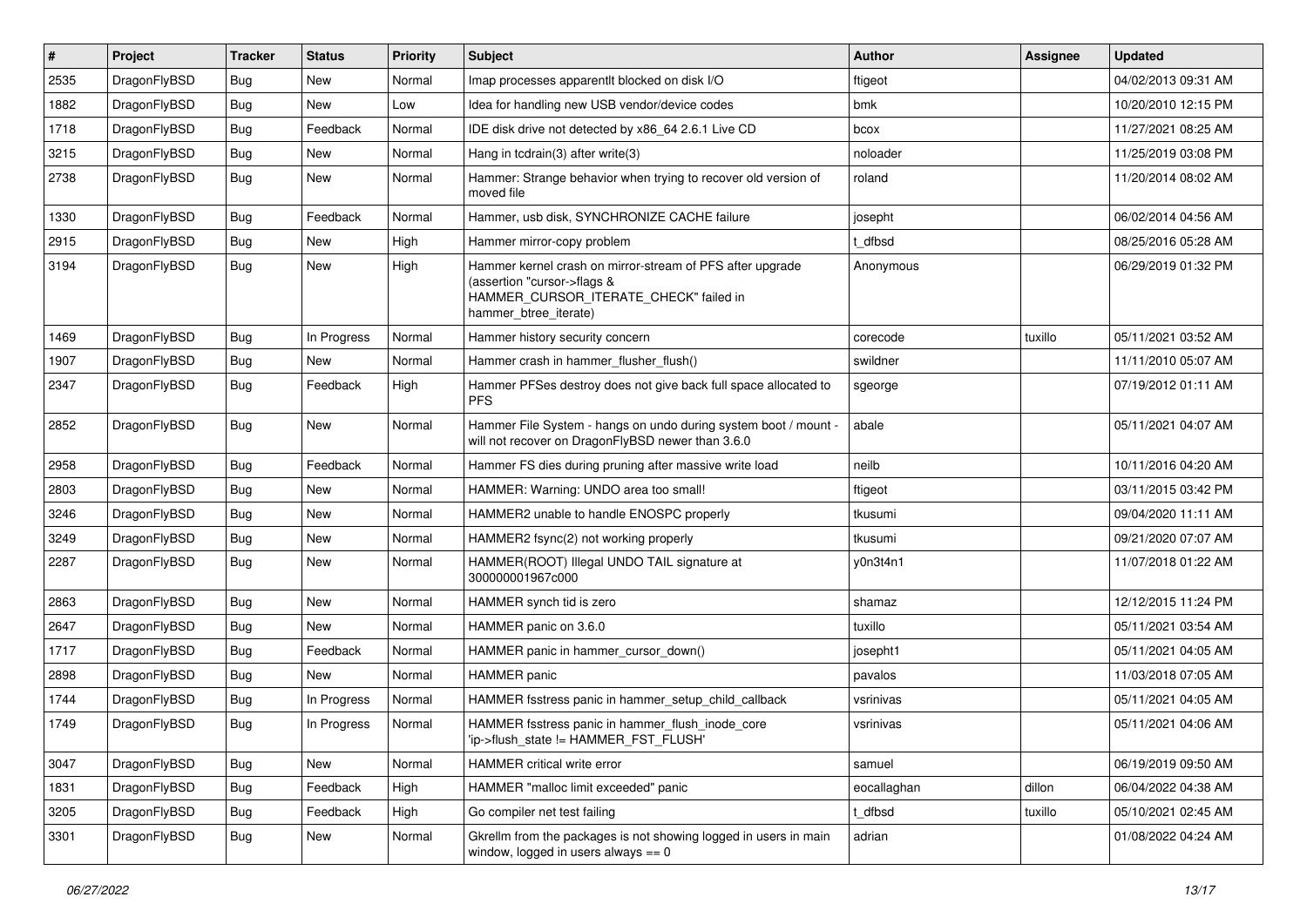| $\sharp$ | Project      | <b>Tracker</b> | <b>Status</b> | <b>Priority</b> | Subject                                                                                    | <b>Author</b> | Assignee | <b>Updated</b>      |
|----------|--------------|----------------|---------------|-----------------|--------------------------------------------------------------------------------------------|---------------|----------|---------------------|
| 2674     | DragonFlyBSD | Bug            | <b>New</b>    | Normal          | <b>GPT Support</b>                                                                         | ftigeot       |          | 12/28/2015 02:54 PM |
| 1947     | DragonFlyBSD | <b>Bug</b>     | New           | Low             | GA-880GM-UD2H (rev. 1.3) AHCI fails to detect disks at the end of<br>the RAID controller   | eocallaghan   |          | 11/27/2021 08:46 AM |
| 1877     | DragonFlyBSD | Bug            | <b>New</b>    | Normal          | Freeze during 1st hammer cleanup after new install                                         | elekktretterr |          | 05/15/2022 11:43 AM |
| 3201     | DragonFlyBSD | Submit         | New           | Normal          | Fixes make search display                                                                  | htse          |          | 08/20/2021 04:02 PM |
| 2638     | DragonFlyBSD | <b>Bug</b>     | Feedback      | High            | Fix machdep.pmap_mmu_optimize                                                              | tuxillo       |          | 05/11/2021 04:07 AM |
| 3266     | DragonFlyBSD | Bug            | New           | High            | Filesystems broken due to "KKASSERT(count &<br>TOK COUNTMASK);"                            | tkusumi       |          | 03/15/2021 01:21 PM |
| 2072     | DragonFlyBSD | Bug            | <b>New</b>    | Normal          | Fatal trap 12: stopped at lwkt_send_ipiq3                                                  | rumcic        |          | 05/17/2011 04:12 AM |
| 2799     | DragonFlyBSD | Bug            | <b>New</b>    | Normal          | Fatal trap 12 caused by moused(8) -p /dev/cual0                                            | opvalues      |          | 03/04/2015 11:01 PM |
| 979      | DragonFlyBSD | <b>Bug</b>     | Feedback      | Normal          | Failure-prone USB mass storage (SB600? msdosfs? CAM?)                                      | floid         |          | 01/15/2015 08:38 AM |
| 3147     | DragonFlyBSD | Submit         | <b>New</b>    | Normal          | Enable headless installation                                                               | ddegroot      |          | 10/09/2018 01:25 PM |
| 1669     | DragonFlyBSD | <b>Bug</b>     | In Progress   | Normal          | Drive wont open using button                                                               | elekktretterr |          | 02/29/2012 12:05 PM |
| 3299     | DragonFlyBSD | <b>Bug</b>     | In Progress   | Normal          | DragonFlyBSD reports utterly wrong uptime (most of the time, right<br>after booting in)    | adrian        |          | 11/11/2021 01:43 PM |
| 3124     | DragonFlyBSD | Bug            | <b>New</b>    | High            | DragonFlyBSD 5.0.2 with Hammer2 with UEFI install doesn't boot                             | wiesl         |          | 06/18/2019 05:07 AM |
| 2556     | DragonFlyBSD | <b>Bug</b>     | Feedback      | Normal          | DragonFly v3.5.0.81.gd3479 - Process signal weirdness                                      | tuxillo       |          | 12/17/2013 03:48 PM |
| 3197     | DragonFlyBSD | Bug            | New           | Normal          | DragonFly upgrades                                                                         | tse           |          | 04/18/2020 04:18 PM |
| 2619     | DragonFlyBSD | <b>Bug</b>     | New           | Normal          | DragonFly 3.6 can't be installed on a 6TB volume                                           | ftigeot       |          | 02/23/2014 11:55 PM |
| 2595     | DragonFlyBSD | <b>Bug</b>     | <b>New</b>    | Normal          | DragonFly 3.4.3 crashes on SUN Blade X6250 with Qlogic ISP 2432<br>FC card                 | Turvamies     |          | 10/07/2013 11:53 AM |
| 2585     | DragonFlyBSD | Bug            | <b>New</b>    | Normal          | Dfly 3.4.3 on ESXi 5.1, HP Smart Array P410 passthrough<br>recognised, but not functioning | yggdrasil     | swildner | 05/09/2022 08:14 AM |
| 2499     | DragonFlyBSD | Bug            | In Progress   | Urgent          | DRAGONFLY_3_2 lockd not responding correctly                                               | Nerzhul       |          | 01/22/2013 12:47 PM |
| 2495     | DragonFlyBSD | <b>Bug</b>     | New           | High            | DFBSD v3.3.0.960.g553fe7 - ocnt != 0" failed in<br>prop_object_release                     | tuxillo       |          | 05/31/2022 04:08 PM |
| 2498     | DragonFlyBSD | Bug            | New           | Normal          | DFBSD v3.2.2-RELEASE - LIST_FIRST(&bp->b_dep) == NULL"<br>failed in vfs_vmio_release       | tuxillo       |          | 05/31/2022 04:09 PM |
| 2351     | DragonFlyBSD | Bug            | In Progress   | Normal          | DFBSD v3.1.0.579.g44ccf - Stuck during startup, random freezes                             | tuxillo       |          | 04/24/2012 08:21 AM |
| 2345     | DragonFlyBSD | Bug            | In Progress   | Normal          | DFBSD v3.1.0.457.gd679f - NFS panic on diskless station                                    | tuxillo       |          | 04/07/2012 05:22 PM |
| 2358     | DragonFlyBSD | <b>Bug</b>     | In Progress   | Normal          | DFBSD v3.0.2.32.g928ca - panic: hammer: insufficient undo FIFO<br>space!                   | tuxillo       | tuxillo  | 05/10/2021 02:50 AM |
| 1959     | DragonFlyBSD | <b>Bug</b>     | New           | Normal          | DFBSD v2.9.1.422.gc98f2 - Panic during boot - IPv6 and PF                                  | tuxillo       |          | 01/13/2011 03:37 AM |
| 2171     | DragonFlyBSD | <b>Bug</b>     | New           | Normal          | DFBSD v2.13.0.151.gdc8442 - panic: assertion "(*ptep &<br>$(PG MANAGED PG V)) == PG V"$    | tuxillo       |          | 11/04/2011 05:06 PM |
| 2166     | DragonFlyBSD | <b>Bug</b>     | New           | Normal          | DFBSD v2.13.0.109.g05b9d - Strange lockups                                                 | tuxillo       |          | 10/29/2011 11:20 AM |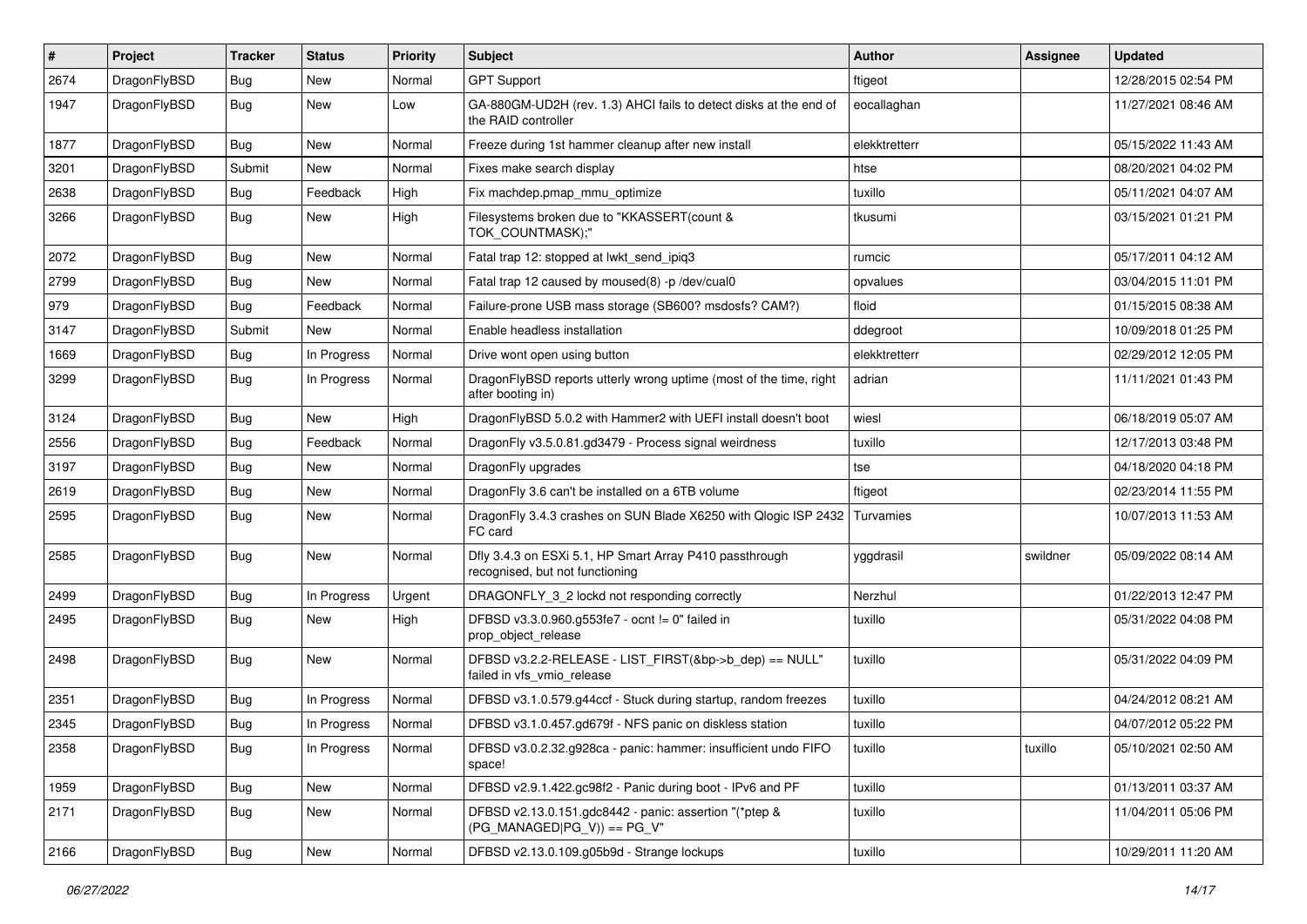| $\sharp$ | Project      | <b>Tracker</b> | <b>Status</b> | <b>Priority</b> | Subject                                                                                                            | Author             | Assignee | <b>Updated</b>      |
|----------|--------------|----------------|---------------|-----------------|--------------------------------------------------------------------------------------------------------------------|--------------------|----------|---------------------|
| 2129     | DragonFlyBSD | <b>Bug</b>     | <b>New</b>    | Normal          | DFBSD v2.11.0.661.gf9438 i386 - panic: lockmgr thrd_sleep                                                          | tuxillo            |          | 09/05/2011 09:49 AM |
| 2084     | DragonFlyBSD | Bug            | <b>New</b>    | Normal          | DFBSD v2.11.0.242.g4d317 - panic: zone: entry not free                                                             | tuxillo            |          | 07/03/2012 01:23 AM |
| 2078     | DragonFlyBSD | Bug            | New           | Normal          | DFBSD i386 v2.11.0.201.g3ed2f - Panic during installworld into a<br>vn0 device                                     | tuxillo            |          | 05/19/2011 07:50 PM |
| 1332     | DragonFlyBSD | <b>Bug</b>     | Feedback      | Normal          | DFBSD 2.2 - Booting usbcdrom/usbsticks on thinkpad hangs on<br>"BTX Halted"                                        | tuxillo            |          | 05/11/2021 04:00 AM |
| 2283     | DragonFlyBSD | Bug            | New           | Normal          | DFBSD DragonFly v2.13.0.957.g4f459 - pmap_release: page<br>should already be gone 0xc27120bc                       | tuxillo            |          | 01/23/2012 03:03 AM |
| 1198     | DragonFlyBSD | Bug            | <b>New</b>    | High            | DDB loops panic in db_read_bytes                                                                                   | corecode           | tuxillo  | 05/11/2021 03:51 AM |
| 3208     | DragonFlyBSD | Bug            | <b>New</b>    | Normal          | Crash related to nfsd                                                                                              | tse                |          | 06/11/2020 05:52 AM |
| 2444     | DragonFlyBSD | <b>Bug</b>     | New           | Normal          | Crash during Hammer overnight cleanup                                                                              | justin             |          | 11/04/2012 07:58 AM |
| 3281     | DragonFlyBSD | Bug            | New           | Normal          | Crash after leaving unattended for a while                                                                         | bhaible            |          | 07/10/2021 03:32 AM |
| 1916     | DragonFlyBSD | Bug            | New           | Normal          | Constant crashes on x86_64 with UFS                                                                                | lentferj           |          | 11/21/2010 07:40 PM |
| 3152     | DragonFlyBSD | Bug            | Feedback      | Normal          | Console's size in ttyv0 and single user mode is sticking to 80x25,<br>while ttyv1 can make use of the whole screen | overtime           |          | 02/24/2019 01:08 AM |
| 1302     | DragonFlyBSD | Bug            | In Progress   | Normal          | Checkpoint regression?                                                                                             | sjg                | sjg      | 07/10/2013 05:22 PM |
| 2611     | DragonFlyBSD | Bug            | <b>New</b>    | Normal          | Change in IP address results in network not working                                                                | phma               |          | 12/05/2013 07:55 PM |
| 1961     | DragonFlyBSD | Bug            | <b>New</b>    | Normal          | Can't create dump from DDB                                                                                         | shamaz             |          | 01/29/2011 09:02 PM |
| 3313     | DragonFlyBSD | Bug            | New           | Normal          | Can't boot from my live USB at all. The kernel loading process<br>hangs.                                           | rempas             |          | 06/03/2022 12:16 AM |
| 1786     | DragonFlyBSD | Bug            | New           | Normal          | Calling NULL function pointer initiates panic loop                                                                 | sjg                |          | 10/11/2010 05:28 PM |
| 1727     | DragonFlyBSD | <b>Bug</b>     | Feedback      | Normal          | CD boot panic (2.6.1) (usb?)                                                                                       | kiril              |          | 05/15/2022 05:10 AM |
| 1411     | DragonFlyBSD | Bug            | Feedback      | Normal          | Burning doesn't work with ahci(4)                                                                                  | hasso              | dillon   | 05/11/2021 04:00 AM |
| 2210     | DragonFlyBSD | <b>Bug</b>     | New           | Normal          | Bugtracker cannot assign default project for new users                                                             | ahuete.devel       |          | 11/17/2011 11:30 AM |
| 1430     | DragonFlyBSD | <b>Bug</b>     | New           | Normal          | Buggy w(1)?                                                                                                        | hasso              | alexh    | 11/24/2010 08:09 AM |
| 2870     | DragonFlyBSD | Bug            | New           | High            | Broken text and icons when glamor acceleration is used                                                             | 375gnu             | ftigeot  | 01/31/2016 12:13 AM |
| 3314     | DragonFlyBSD | <b>Bug</b>     | New           | Normal          | Bring virtio_console(4) from FreeBSD                                                                               | tuxillo            | tuxillo  | 05/29/2022 08:24 AM |
| 2630     | DragonFlyBSD | <b>Bug</b>     | <b>New</b>    | Normal          | Bring in latest iconv fixes from FreeBSD10 as well as csmapper<br>updates                                          | tuxillo            |          | 05/11/2021 03:54 AM |
| 3113     | DragonFlyBSD | Bug            | In Progress   | Urgent          | Booting vKernel fails due being out of swap space                                                                  | tcullen            |          | 05/11/2021 04:14 AM |
| 2434     | DragonFlyBSD | <b>Bug</b>     | New           | Normal          | BTX Halted - Boot fails on USB/GUI                                                                                 | lucmv              |          | 10/17/2012 08:12 PM |
| 1148     | DragonFlyBSD | <b>Bug</b>     | In Progress   | Low             | BCM4311 wireless network adapter detected but not functional                                                       | archimedes.gaviola |          | 05/11/2021 04:00 AM |
| 1975     | DragonFlyBSD | <b>Bug</b>     | <b>New</b>    | Normal          | Applications seg fault in select() and poll()                                                                      | rumcic             |          | 05/31/2022 02:58 PM |
| 2430     | DragonFlyBSD | Bug            | New           | Normal          | Alternate Password Hash method                                                                                     | robin.carey1       |          | 10/07/2012 06:28 AM |
| 2921     | DragonFlyBSD | Submit         | New           | Normal          | Allow moused to accept userland mouse events                                                                       | tautolog           |          | 05/11/2021 04:08 AM |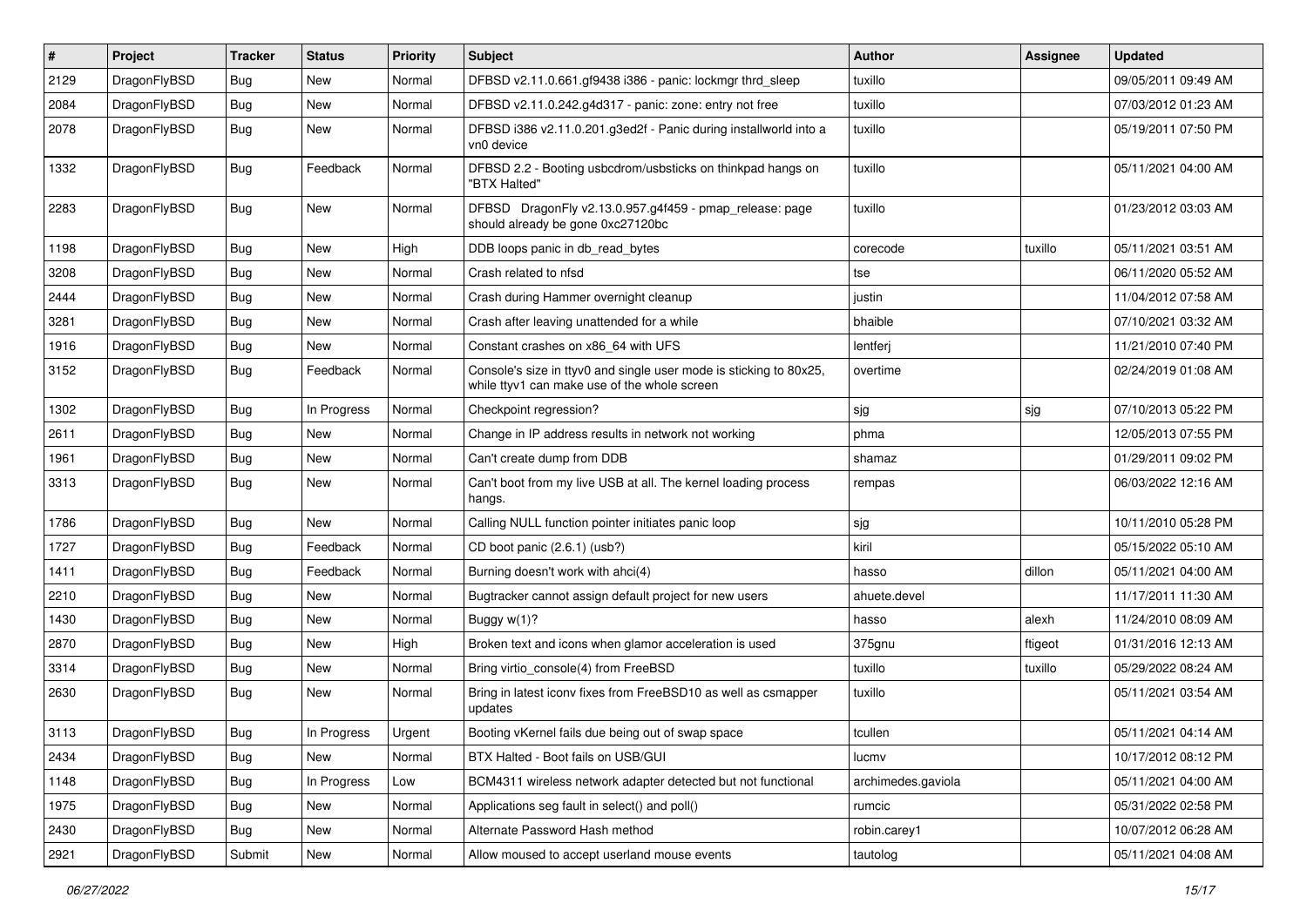| $\sharp$ | Project      | <b>Tracker</b> | <b>Status</b> | <b>Priority</b> | Subject                                                                                          | <b>Author</b> | Assignee  | <b>Updated</b>      |
|----------|--------------|----------------|---------------|-----------------|--------------------------------------------------------------------------------------------------|---------------|-----------|---------------------|
| 3189     | DragonFlyBSD | Bug            | <b>New</b>    | Normal          | Allow DragonFly Mail Agent to accept an alternate config via<br>command line switch              | iang          |           | 08/16/2021 12:42 AM |
| 2423     | DragonFlyBSD | <b>Bug</b>     | <b>New</b>    | Urgent          | After multiple panics/locks, hitting KKASSERT in<br>hammer_init_cursor                           | rumcic        |           | 09/18/2012 02:28 AM |
| 3276     | DragonFlyBSD | Submit         | <b>New</b>    | Normal          | Add option controlling whether gpt expand expands the last partition<br>(needs testing)          | falsifian     |           | 07/10/2021 03:35 AM |
| 3227     | DragonFlyBSD | Submit         | <b>New</b>    | Normal          | Add HAMMER2 instructions in the installation medium README                                       | daftaupe      |           | 03/26/2020 03:34 PM |
| 3135     | DragonFlyBSD | Submit         | New           | Normal          | Add EVFILT_RECV and EVFILT_SEND                                                                  | tautolog      |           | 05/25/2018 09:59 PM |
| 2636     | DragonFlyBSD | <b>Bug</b>     | Feedback      | Low             | Add -x flag to iostat (a la solaris)                                                             | tuxillo       |           | 05/11/2021 04:07 AM |
| 3295     | DragonFlyBSD | <b>Bug</b>     | In Progress   | Normal          | Adapt devel/libvirt for nvmm                                                                     | tuxillo       | tuxillo   | 11/03/2021 04:56 PM |
| 1592     | DragonFlyBSD | <b>Bug</b>     | Feedback      | Normal          | AcpiOSUnmapMemory: Warning, deallocation did not track<br>allocation.                            | eocallaghan   |           | 06/02/2014 07:45 AM |
| 1923     | DragonFlyBSD | Bug            | <b>New</b>    | Normal          | Abysmal NFS performance with IPv6                                                                | ftigeot       |           | 12/05/2010 09:34 PM |
| 2568     | DragonFlyBSD | <b>Bug</b>     | New           | Normal          | <b>AHCI</b> panic                                                                                | josepht       |           | 06/07/2013 05:52 PM |
| 1181     | DragonFlyBSD | <b>Bug</b>     | In Progress   | Normal          | ACX111 panic                                                                                     | elekktretterr |           | 05/11/2021 04:00 AM |
| 3107     | DragonFlyBSD | <b>Bug</b>     | New           | Low             | ACPI interrupt storm when loading i915 on Lenovo T460                                            | oyvinht       |           | 07/15/2020 07:01 AM |
| 2117     | DragonFlyBSD | <b>Bug</b>     | <b>New</b>    | High            | ACPI and/or bce(4) problem with 2.11.0.673.g0d557 on HP DL380<br>G <sub>6</sub>                  | pauska        |           | 08/22/2011 10:15 AM |
| 2816     | DragonFlyBSD | <b>Bug</b>     | <b>New</b>    | Normal          | A multitasking process being debugged can get stuck                                              | phma          |           | 05/19/2015 03:57 AM |
| 2138     | DragonFlyBSD | <b>Bug</b>     | <b>New</b>    | Normal          | > 100% CPU usage                                                                                 | robin.carey1  |           | 09/26/2011 12:20 PM |
| 2688     | DragonFlyBSD | <b>Bug</b>     | <b>New</b>    | Normal          | 67613368bdda7 Fix wrong checks for U4B presence Asrock Z77M<br>difficulty detecting USB keyboard | davshao       |           | 06/28/2014 07:08 PM |
| 2825     | DragonFlyBSD | <b>Bug</b>     | <b>New</b>    | High            | 3x dhclient = hanging system (objcache exhausted)                                                | jaccovonb     | sepherosa | 05/11/2021 03:55 AM |
| 2644     | DragonFlyBSD | <b>Bug</b>     | Feedback      | Normal          | 3.6.0-REL trap 9 on boot                                                                         | memmerto      |           | 11/27/2021 08:08 AM |
| 1293     | DragonFlyBSD | <b>Bug</b>     | <b>New</b>    | Normal          | 2.2.1-REL Installer Request                                                                      | mk            | tuxillo   | 05/11/2021 04:00 AM |
| 2107     | DragonFlyBSD | <b>Bug</b>     | <b>New</b>    | Normal          | 2.10.1 sata dvd drive issue                                                                      | ausppc        |           | 07/31/2011 08:41 PM |
| 2652     | DragonFlyBSD | <b>Bug</b>     | <b>New</b>    | Normal          | 189a0ff3761b47  ix: Implement MSI-X support locks up Lenovo<br>S10 Intel Atom n270               | davshao       |           | 05/14/2014 01:55 AM |
| 599      | DragonFlyBSD | <b>Bug</b>     | <b>New</b>    | Urgent          | 1.9.0 reproducable panic                                                                         | pavalos       |           | 12/22/2010 01:08 AM |
| 570      | DragonFlyBSD | Bug            | Feedback      | Normal          | 1.8.x: ACPI problems                                                                             | qhwt+dfly     |           | 06/02/2014 03:45 AM |
| 604      | DragonFlyBSD | Bug            | In Progress   | Normal          | 1.8.1-RELEASE - clock runs fast on mainboard ASUS P5A-B                                          | yeti          |           | 05/11/2021 03:55 AM |
| 2835     | DragonFlyBSD | Bug            | New           | Normal          | /usr/include/c++/5.0/bits/c++locale.h likes<br>POSIX_C_SOURCE>=200809                            | davshao       |           | 11/18/2015 03:40 AM |
| 600      | DragonFlyBSD | <b>Bug</b>     | New           | Low             | /sys/libkern/karc4random                                                                         | robin_carey5  | profmakx  | 01/19/2015 03:07 AM |
| 1990     | DragonFlyBSD | Bug            | New           | Normal          | /mnt too large to mount                                                                          | peur.neu      |           | 02/16/2011 11:24 PM |
| 2930     | DragonFlyBSD | <b>Bug</b>     | New           | High            | 'objcache' causes panic during 'nfs_readdir'                                                     | tofergus      |           | 07/26/2016 01:09 PM |